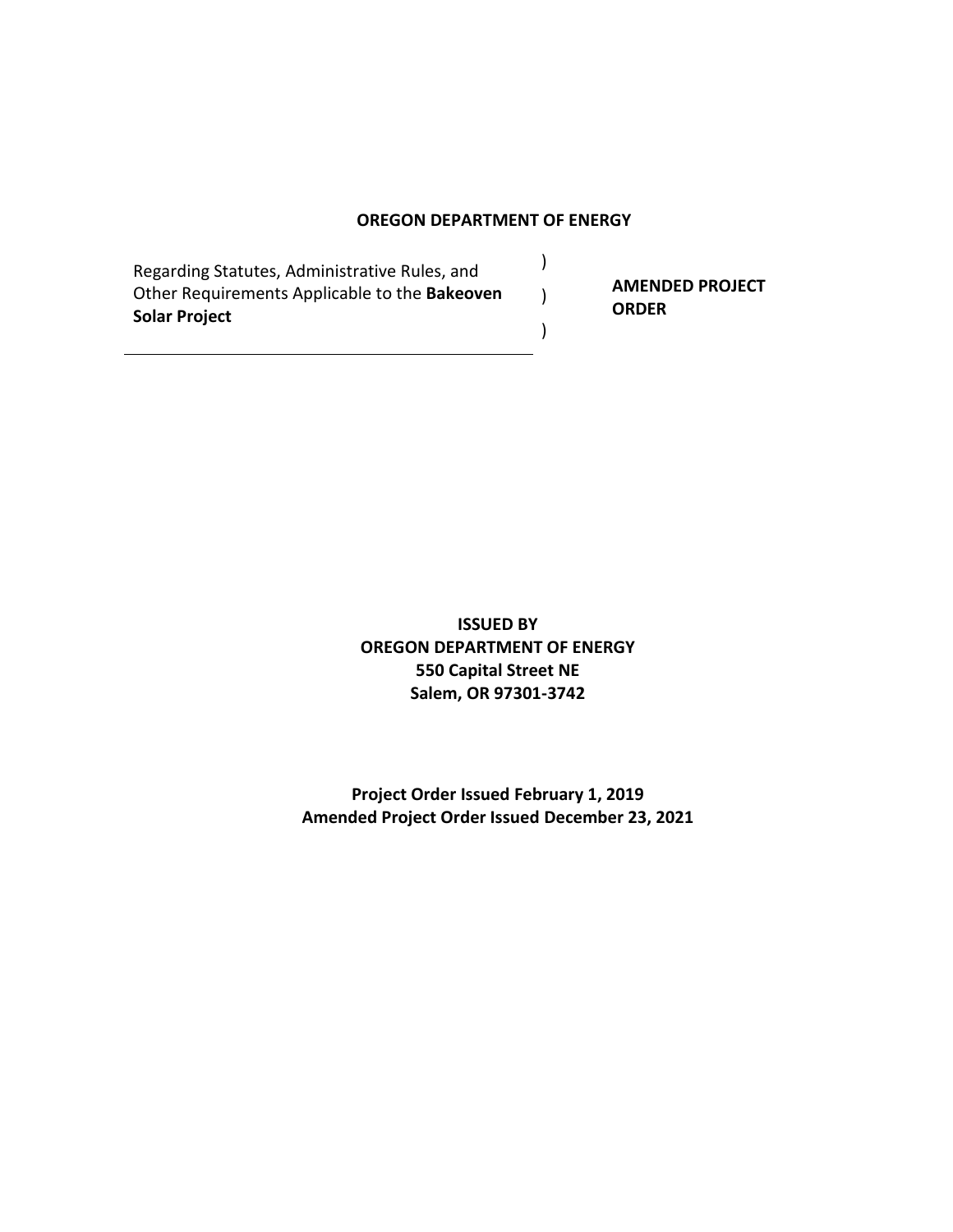| 1        | <b>TABLE OF CONTENTS</b> |  |
|----------|--------------------------|--|
| 2        |                          |  |
| 3        |                          |  |
| 4        |                          |  |
| 5        |                          |  |
| 6        | 1.                       |  |
| 7        | 2.                       |  |
| 8        | 3.                       |  |
| 9        | (a)                      |  |
| 10       | (b)                      |  |
| 11       | (c)                      |  |
| 12       | (d)                      |  |
| 13       | (e)                      |  |
| 14       | (f)                      |  |
| 15       | (g)                      |  |
| 16<br>17 | (h)<br>(i)               |  |
| 18       | (i)                      |  |
| 19       | (k)                      |  |
| 20       | (1)                      |  |
| 21       | (m)                      |  |
| 22       | (n)                      |  |
| 23       | (o)                      |  |
| 24       | (p)                      |  |
| 25       | (q)                      |  |
| 26       | (r)                      |  |
| 27       | (s)                      |  |
| 28       | (t)                      |  |
| 29       | (u)                      |  |
| 30       | (v)                      |  |
| 31       | (w)                      |  |
| 32       | (x)                      |  |
| 33       | (y)                      |  |
| 34<br>35 | (z)                      |  |
| 36       |                          |  |
| 37       |                          |  |
| 38       |                          |  |
| 39       | 4.                       |  |
| 40       | 5.                       |  |
| 41       | 6.                       |  |
| 42       | 7.                       |  |
| 43       | 8.                       |  |
| 44       |                          |  |
| 45       |                          |  |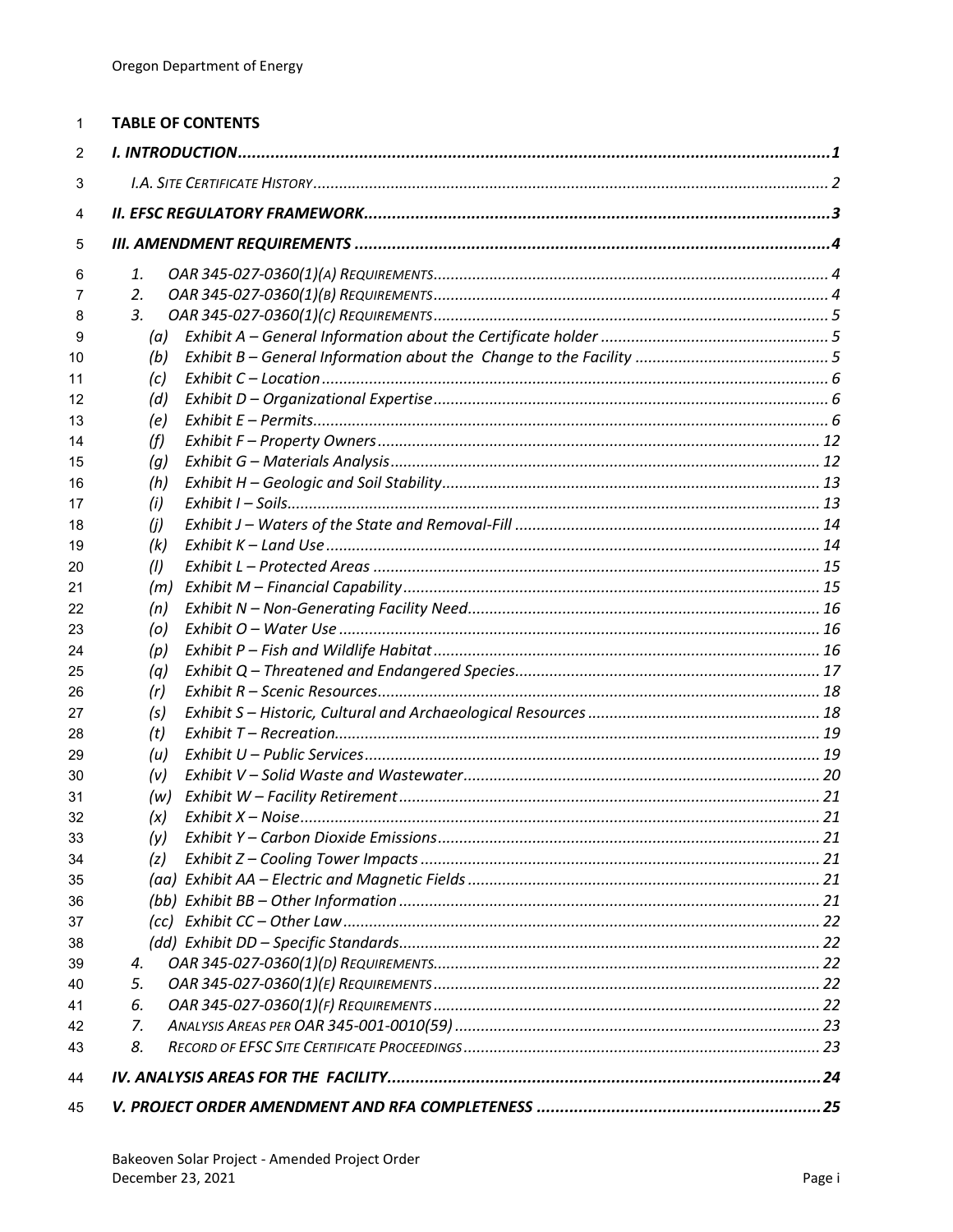| $\mathcal{P}$ |                            |  |
|---------------|----------------------------|--|
|               | 3 <b>TABLE OF CONTENTS</b> |  |
|               |                            |  |
|               |                            |  |
| 6             |                            |  |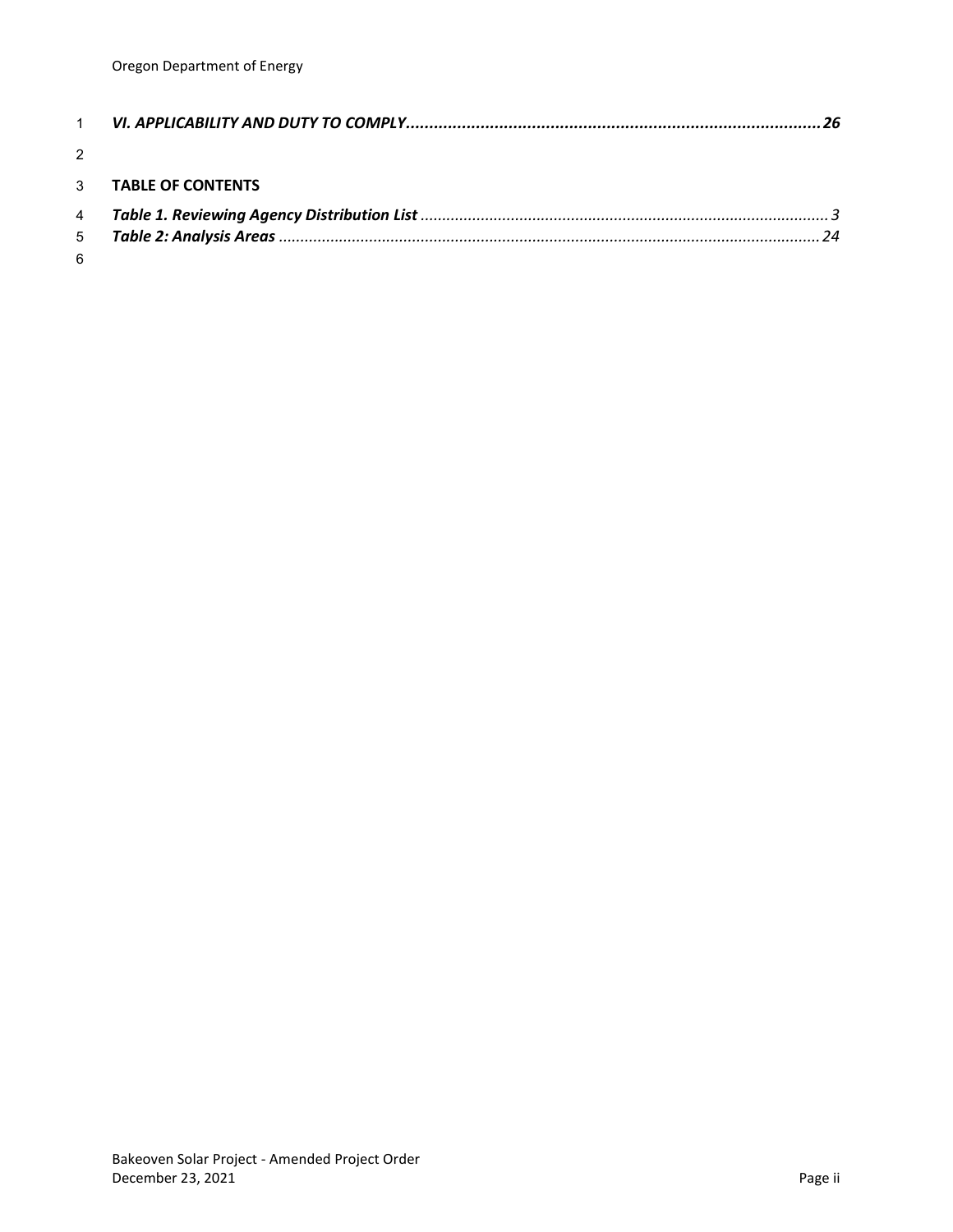#### <span id="page-3-0"></span>**I. INTRODUCTION**

- The Oregon Department of Energy (Department) issues this Amended Project Order for the
- Bakeoven Solar Project in accordance with Oregon Administrative Rule (OAR) 345-015-0160.
- The certificate holder is Bakeoven Solar, LLC, a wholly owned subsidiary of Avangrid
- Renewables, LLC. The solar photovoltaic energy generation components occupy 420 acres
- (0.65 sq. miles) and are capable of generating 60 megawatts (MW) of energy. The site
- certificate authorizes placement of facility components anywhere within an approved 1,270
- acre (1.9 sq. miles) micrositing area.
- Oregon Revised Statute (ORS) 469.330(3) and OAR 345-015-0160 require the Department to
- issue a Project Order to an applicant which establishes the application for site certificate (ASC)
- or request for amendment (RFA) information requirements for a facility. The original Project
- Order for the Bakeoven Solar Project was issued on February 1, 2019. The Department issues
- this Amended Project Order under OAR 345-015-0160(3) for the Bakeoven Solar Project as a
- result of Council's decision on the Final Order on Request for Amendment 1 (RFA1), discussed
- further below, which allocated approved facility components into three separate site
- certificates for three facilities, with shared related or supporting facilities represented in each
- site certificate. As provided in ORS 469.330(4), this is not a final order and the Department or
- the Energy Facility Siting Council (EFSC or Council) may further amend this Amended Project
- Order at any time.
- ORS 469.401(4) provides that a site certificate or amended site certificate issued by the Council
- does not govern certain matters. The Amended Project Order identifies only those matters that
- will be included in and governed by the amended site certificate applicable to issuance of the
- amended site certificate for the facility pursuant to ORS 469.503(3). Throughout this Amended
- Project Order, the definitions in ORS 469.300 and OAR 345-001-0010 apply, except where
- otherwise stated or where the context indicates otherwise.
- The photovoltaic energy generation facility occupies 420 acres (0.65 sq. miles) of land in Wasco
- County and is capable of generating up to 60 MW of energy. Approved related or supporting
- facilities to the energy facility consist of a 100 MW battery storage system, a 34.5 kV collection
- system, collector substation, an 11-mile 230 kV transmission line, operation and maintenance
- building, private service and access roads, and temporary construction staging areas. The
- 31 energy facility and its related or supporting facilities are referred to as the facility.<sup>1</sup> As described
- in the ASC, the originally approved Bakeoven Solar Project would have a nominal electric
- generating capacity of approximately 303 MW, and use up to 3,030 acres of land, as a result, is
- 34 an energy facility regulated by the Council.<sup>2</sup> Therefore, a site certificate from the Council is
- required to authorize the construction and operation of the facility.
- 
- 
- 

345-001-0010(21).

<sup>&</sup>lt;sup>2</sup> ORS 469.300(11)(a)(D) defines EFSC jurisdictional solar photovoltaic power generation facilities.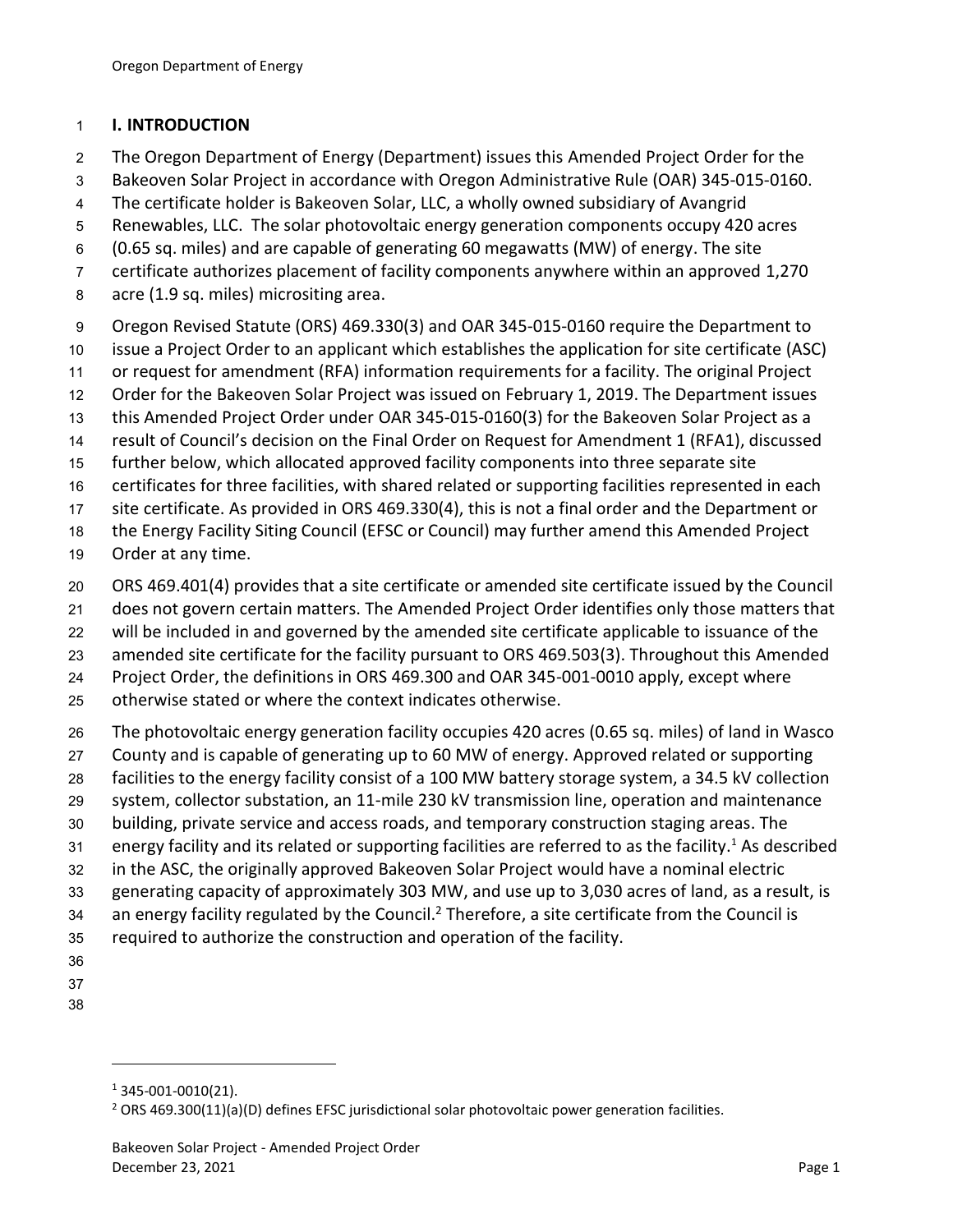#### <span id="page-4-0"></span>**I.A. Site Certificate History**

 On November 1, 2018, the Department received a Notice of Intent (NOI) from Bakeoven Solar, LLC (applicant) to file an ASC for a proposed 303 megawatt (MW) solar photovoltaic energy facility. On February 1, 2019, the Department issued a project order in accordance with ORS 469.330(3) and OAR 345-015-0160(1). Council issued a Final Order on the ASC, granting issuance of a site certificate for the Bakeoven Solar Project on April 20, 2020. 9 On September 22, 2021, the certificate holder filed the complete RFA1.<sup>3</sup> RFA1 requested Council approval to split the previously approved site certificate, including 303 megawatts (MW) of solar photovoltaic energy generation equipment and related or supporting facilities, into an amended and two original site certificates, but did not propose any physical changes to the approved facility or an expansion to the site boundary. RFA1 requested to amend the site certificate for the Bakeoven Solar Project, and issue new site certificates for the Daybreak Solar Project and Sunset Solar Project. Each of the three facilities would have separate certificate holders, under the existing certificate holder owner, Avangrid Renewables, LLC. Council issued a Final Order on RFA1, granting issuance of an amended and two original site certificates for the Bakeoven Solar Project, Daybreak Solar Project and Sunset Solar Project, respectively, on November 19, 2021 As noted above, the Department issues this Amended Project Order under OAR 345-015-

- 0160(3) for the Bakeoven Solar Project as a result of Council's Final Order on RFA1, so that each approved facility has its own project order.
- 
- For all EFSC-siting procedural requirements for the Bakeoven Solar Project, reviewing agencies
- to be notified are presented in Table 1 below.

 The Department received pRFA1, inclusive of a Type B Review Amendment Determination Request (Type B Review ADR), on June 11, 2021.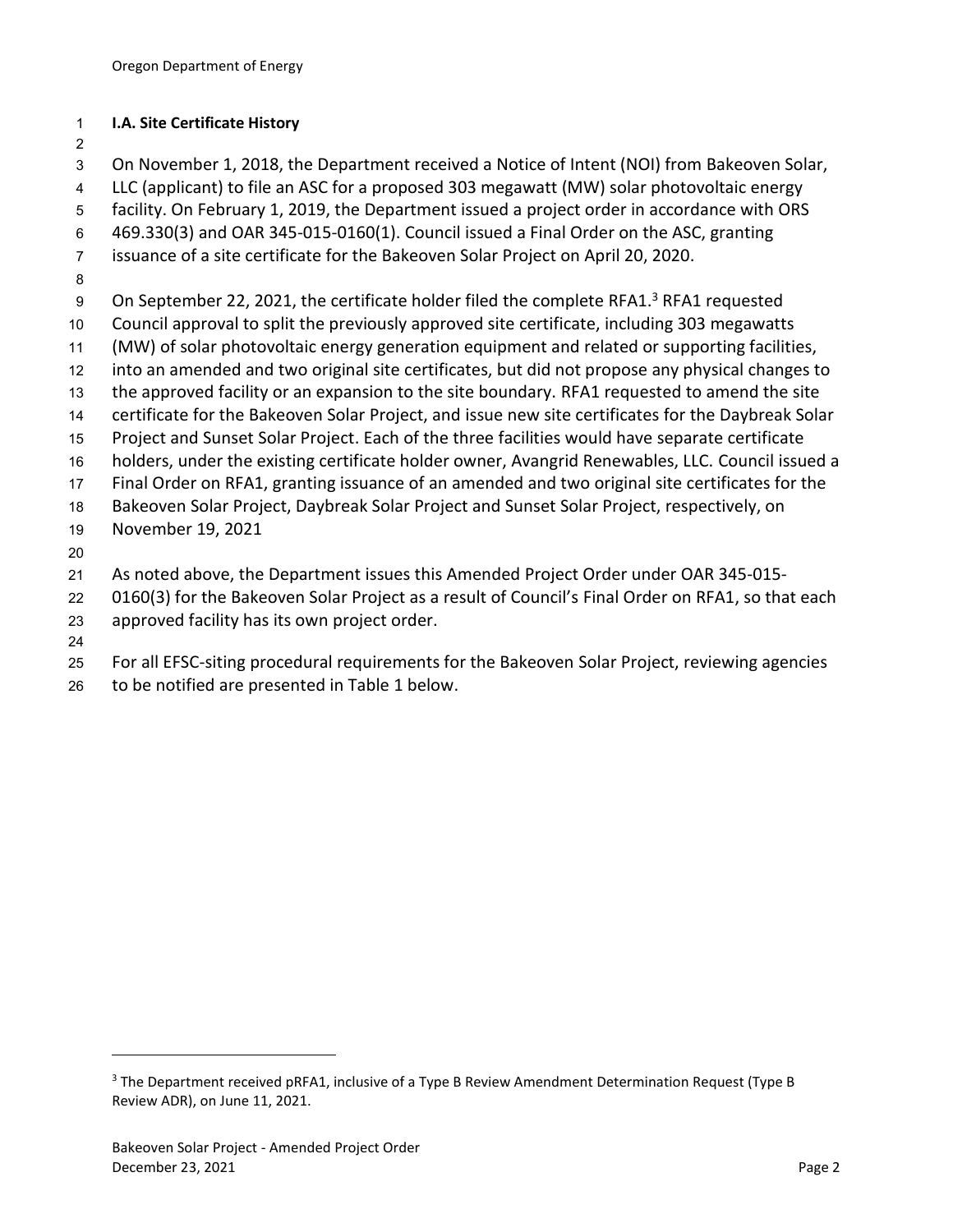| ٠ |
|---|
|   |
|   |
|   |

#### 1 **Table 1. Reviewing Agency Distribution List**

<span id="page-5-1"></span>

| <b>State Agencies</b>                   |                                                        |  |
|-----------------------------------------|--------------------------------------------------------|--|
| Oregon Department of Environmental      | Oregon Department of Forestry                          |  |
| Quality                                 |                                                        |  |
| Oregon Department of Agriculture        | Oregon Public Utilities Commission                     |  |
| Oregon Department of Fish and Wildlife  | Oregon Parks and Recreation<br>$\bullet$<br>Department |  |
| Oregon Department of Geology and        | Department of Land Conservation and<br>$\bullet$       |  |
| <b>Mineral Industries</b>               | Development                                            |  |
| Oregon Department of Aviation           | <b>Office of State Fire Marshal</b><br>$\bullet$       |  |
| Oregon Department of State Lands        | Oregon State Historic Preservation Office              |  |
| Oregon Department of Transportation     |                                                        |  |
| Oregon Water Resources Department       |                                                        |  |
| <b>Native American Tribes</b>           |                                                        |  |
| <b>Burns Paiute Tribe</b>               | Confederated Tribes of the Warm Springs                |  |
| <b>Special Advisory Group</b>           |                                                        |  |
| <b>Wasco County Board of County</b>     |                                                        |  |
| Commissioners                           |                                                        |  |
| <b>Other Reviewing Agencies</b>         |                                                        |  |
| Northwest Power Planning Council        |                                                        |  |
| <b>Wasco County Planning Department</b> |                                                        |  |

2

14

21

### <span id="page-5-0"></span>3 **II. EFSC REGULATORY FRAMEWORK**

 Issuance of an amended site certificate is governed by the statutory requirements in ORS 469.300 *et seq.* and administrative rules in OAR chapter 345. The following divisions of OAR Chapter 345 include rules related to requirements for EFSC review of the construction, operation, and retirement of an energy facility: 8

 **OAR Chapter 345, Division 21** (Site Certificate Application Requirements) includes the primary site certificate application requirements, which apply similarly to applications for site certificate amendments (see Section III*. Amendment Requirements*). Under OAR 345-027-0360, specific Division 21 requirements that are required as applicable to a request for amendment.

 **OAR Chapter 345, Division 22** (Council Standards for Siting Facilities) includes most of the regulatory standards by which the EFSC must evaluate potential impacts from a facility, with proposed changes. In addressing each of the Division 21 application requirements applicable to an amendment, the certificate holder shall refer to the Division 22 standard to which the requirement relates to ensure the RFA is responsive to the standards by which the Council must evaluate it.

22 **OAR Chapter 345, Division 24** (Specific Standards for Siting Facilities) includes additional 23 standards for specific types of EFSC facilities. In addressing the Division 21 information 24 requirements applicable to the amendment, the RFA shall refer to the Division 24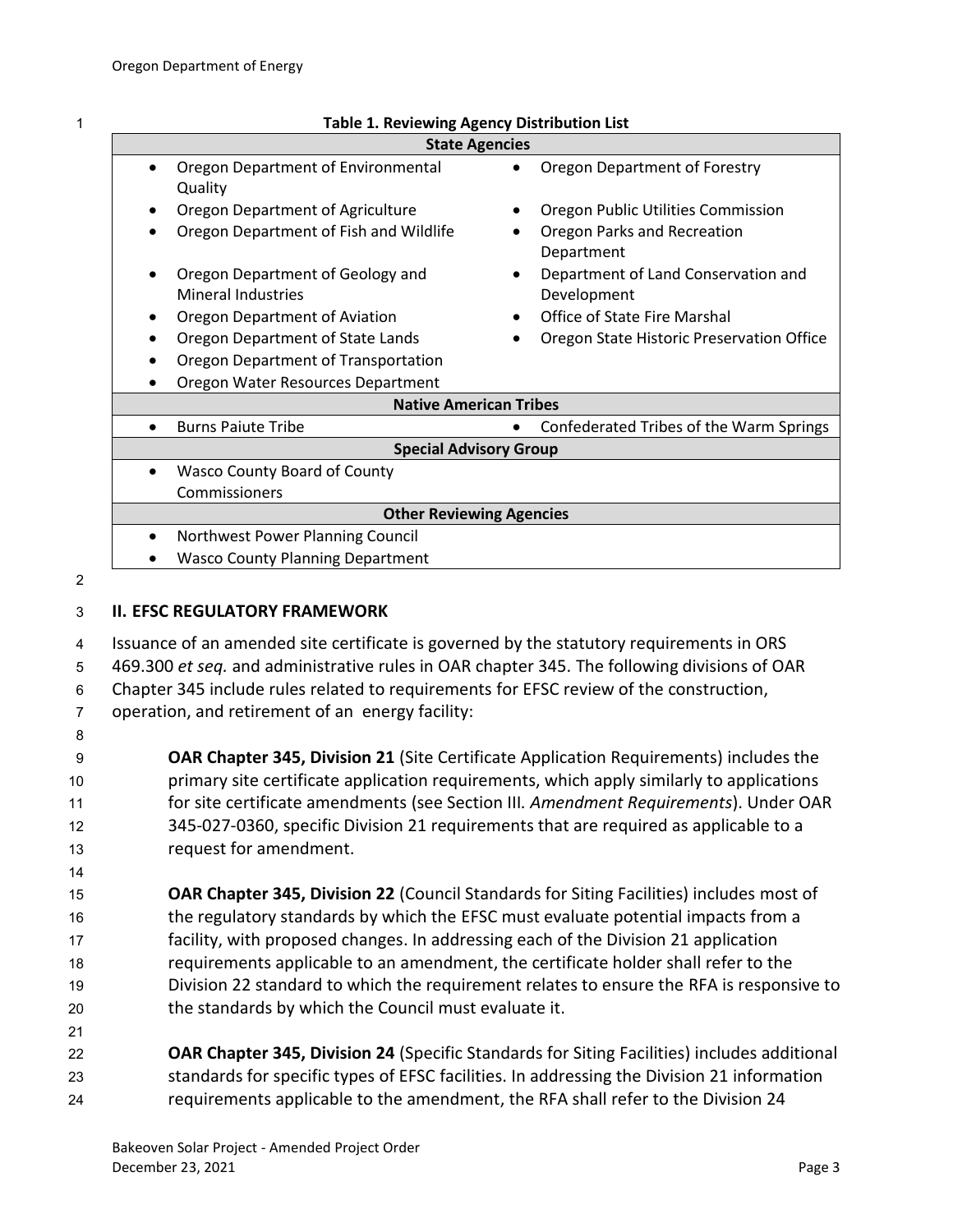- standards that apply to the facility to ensure the RFA is responsive to these standards. The Division 24 standards that apply to this facility is OAR 345-024-0090, Siting Standards for Transmission Lines.
- 

 **OAR Chapter 345, Division 25** (Site Certificate Conditions) includes the mandatory conditions that EFSC must apply to all site certificates, as well as applicable site-specific and monitoring conditions. Note that per the mandatory condition included at OAR 345- 025-0006(10), the Council will include as conditions in an amended site certificate all representations of mitigation made in the RFA and supporting record the Council deems to be binding commitments made by the certificate holder.

- **OAR Chapter 345, Division 26** (Construction and Operation Rules for Facilities) includes 12 the compliance plan requirements that apply to the facility. In addressing the Division 21 RFA requirements, the certificate holder shall refer to the compliance plan requirements, described in OAR 345-026-0048, and reporting requirements, described in OAR 345-026-0080. Note that the certificate holder must also comply with additional construction- and operation-related regulations that may apply to the facility but that may not be covered by the site certificate, per ORS 469.401(4).
- 

 **OAR Chapter 345, Division 27** (Expiration, Amendment, and Termination of Site Certificates) includes rules applicable to the submission of amendment determination requests (ADRs) and the amendment pathways; Type A, Type B, and Type C. Division 27 provides process descriptions for amendment processing, including timeframes and hearings, as well as description of changes that may not require an amendment to a site certificate. Division 27 is the basis for the submission requirements that govern the submission of a preliminary request for amendment (pRFA) and complete request for amendment (RFA), as described in this Amended Project Order.

### <span id="page-6-0"></span>**III. AMENDMENT REQUIREMENTS**

The certificate holder must adhere to the submission requirements under OAR 345-027-0360.

- To request an amendment to the site certificate required by OAR 345-027-0350(3) or (4), the
- certificate holder must submit a written preliminary request for amendment to the Department
- that includes the following:
- 
- <span id="page-6-1"></span>1. OAR 345-027-0360(1)(a) Requirements
- 

 The name of the facility, the name and mailing address of the certificate holder, and the name, mailing address, email address and phone number of the individual responsible for submitting the request. OAR 345-027-0360(1)(a).

- 
- <span id="page-6-2"></span>2. OAR 345-027-0360(1)(b) Requirements
-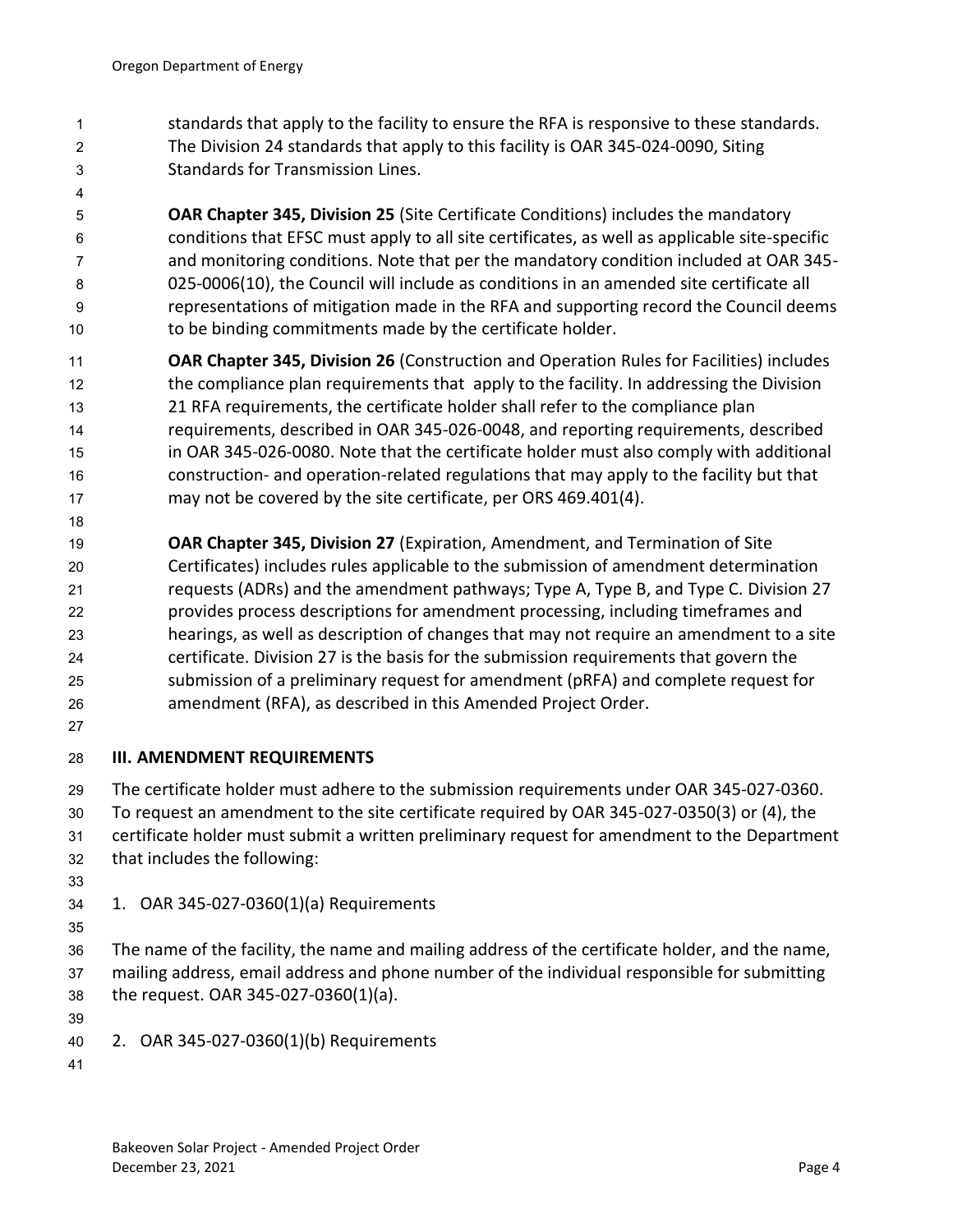<span id="page-7-2"></span><span id="page-7-1"></span><span id="page-7-0"></span> A detailed description of the proposed change, including a description of how the proposed change(s) affect the facility and a description of how the proposed change(s) affect those resources or interests protected by applicable laws and Council standards. Include the specific location of the proposed change(s), and any updated maps and/or geospatial data layers relevant to the proposed change. OAR 345-027-0360(1)(b). 3. OAR 345-027-0360(1)(c) Requirements Provide references to any specific Division 21 information that may be required for the Department to make its findings. OAR 345-027-0360(1)(c). The certificate holder shall provide a discussion of the Division 21 Exhibit information that is relevant to the proposed change(s) and provide information in each Exhibit, as necessary, following the below guidelines and requirements. The Department will review the Division 21 requirements identified by the certificate holder and any other applicable Exhibit information that should be included in the Department's review of the RFA. Each of the paragraphs below indicates which provision(s) of OAR 345-021-0010(1)(a) – (dd) may apply to the Bakeoven Solar Project. For each applicable Division 21 Exhibit provide or consider providing the following information: **(a) Exhibit A – General Information about the Certificate holder Applicable Paragraphs:** All paragraphs apply except (C), (E), (F), and (G) **Related Council and Other Standards:** General Standard of Review [OAR 345-022-0000] **Discussion:** Note that paragraph (B) calls for a list of "participating persons, other than individuals." Please note the definition of "Person" in ORS 469.300(21). Please also note that the certificate holder is required to notify the Department of any change in the identity or ownership of the certificate holder prior to the change. **(b) Exhibit B – General Information about the Change to the Facility Applicable Paragraphs:** All paragraphs apply except (A)(vi), (A)(vii), (A)(viii), and (E)(iv). Paragraph (D) only applies if the transmission line meets the definition of an energy facility at ORS 469.300(11)(a)(C). **Related Council and Other Standards:** General Standard of Review [OAR 345-022-0000] **Discussion:** The description of the changes to the facility in the RFA will form the basis for the description of the facility in the amended site certificate. Please note that construction laydown yards must be considered in an RFA. The amended site certificate would require that the certificate holder build the facility "substantially as described" (OAR 345-027-0020). The RFA shall also describe all related or supporting facilities, including access roads, operations and maintenance buildings, gen-tie transmission lines, substations, and any other related or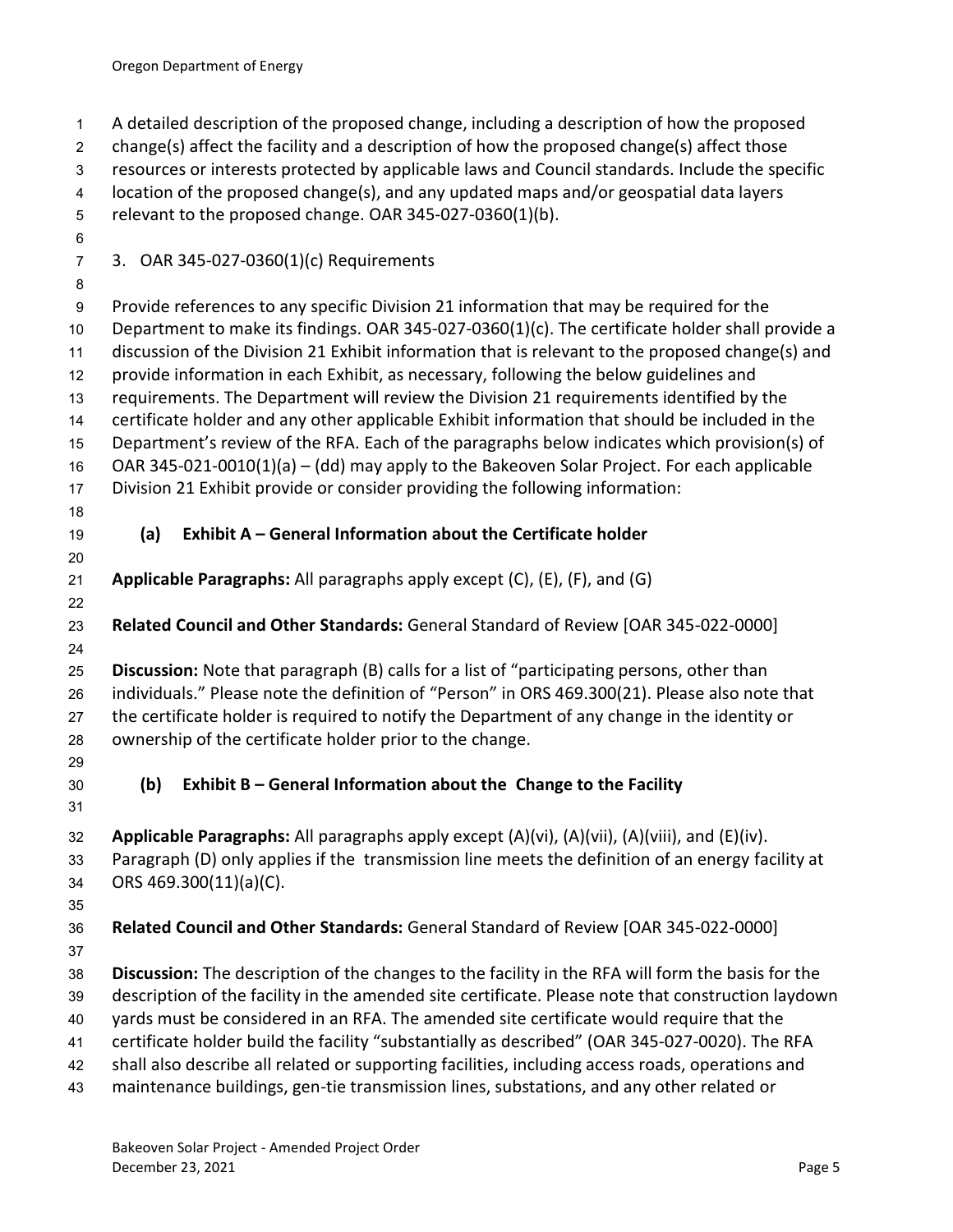<span id="page-8-2"></span><span id="page-8-1"></span><span id="page-8-0"></span> supporting facilities by the certificate holder. Please note the definition of related or supporting facilities at ORS 469.300(24) includes those existing structures that must be substantially modified in connection with the energy facility construction or operation. If the certificate holder requests Council review and approval of transmission line route option(s), then all routes need to be included within the site boundary and evaluated based on the applicable analysis area. **(c) Exhibit C – Location Applicable Paragraphs:** All paragraphs apply. **Related Council and Other Standards:** General Standard of Review [OAR 345-022-0000] **Discussion:** Maps shall indicate the "site boundary" as defined in OAR 345-001-0010(55), including any transmission line routes and corridors which the certificate holder seeks Council approval. Maps shall provide enough information for property owners potentially affected by the changes to the facility to determine whether their property is within or adjacent to the site boundary. Major roads should be accurately named. The Department notes that the certificate holder has already shared GIS data for the facility, and requests updated GIS data if there are changes to the site boundary or facility layout. **(d) Exhibit D – Organizational Expertise Applicable Paragraphs:** All paragraphs apply. **Related Council and Other Standards:** Organizational Expertise [OAR 345-022-0010] **Discussion:** The Council's review for the Organizational Expertise standard includes the certificate holder's ability to construct, operate, and retire the facility, with proposed changes, in compliance with Council standards and conditions of the amended site certificate. Please note that Exhibit D requires that if the certificate holder relies upon mitigation to meet any applicable Council standard, that the certificate holder provide evidence that it can successfully complete such mitigation. **(e) Exhibit E – Permits Applicable Paragraphs:** All paragraphs apply. **Related Council and Other Standards:** General Standard of Review [OAR 345-022-0000] **Discussion:** Exhibit E shall describe and discuss all permits that the certificate holder proposes to be included in and governed by the site certificate, as well as state and local permits that are related to the siting, construction, or operation of the facility but are by the certificate holder to not be included in and governed by the site certificate. Exhibit E shall also describe required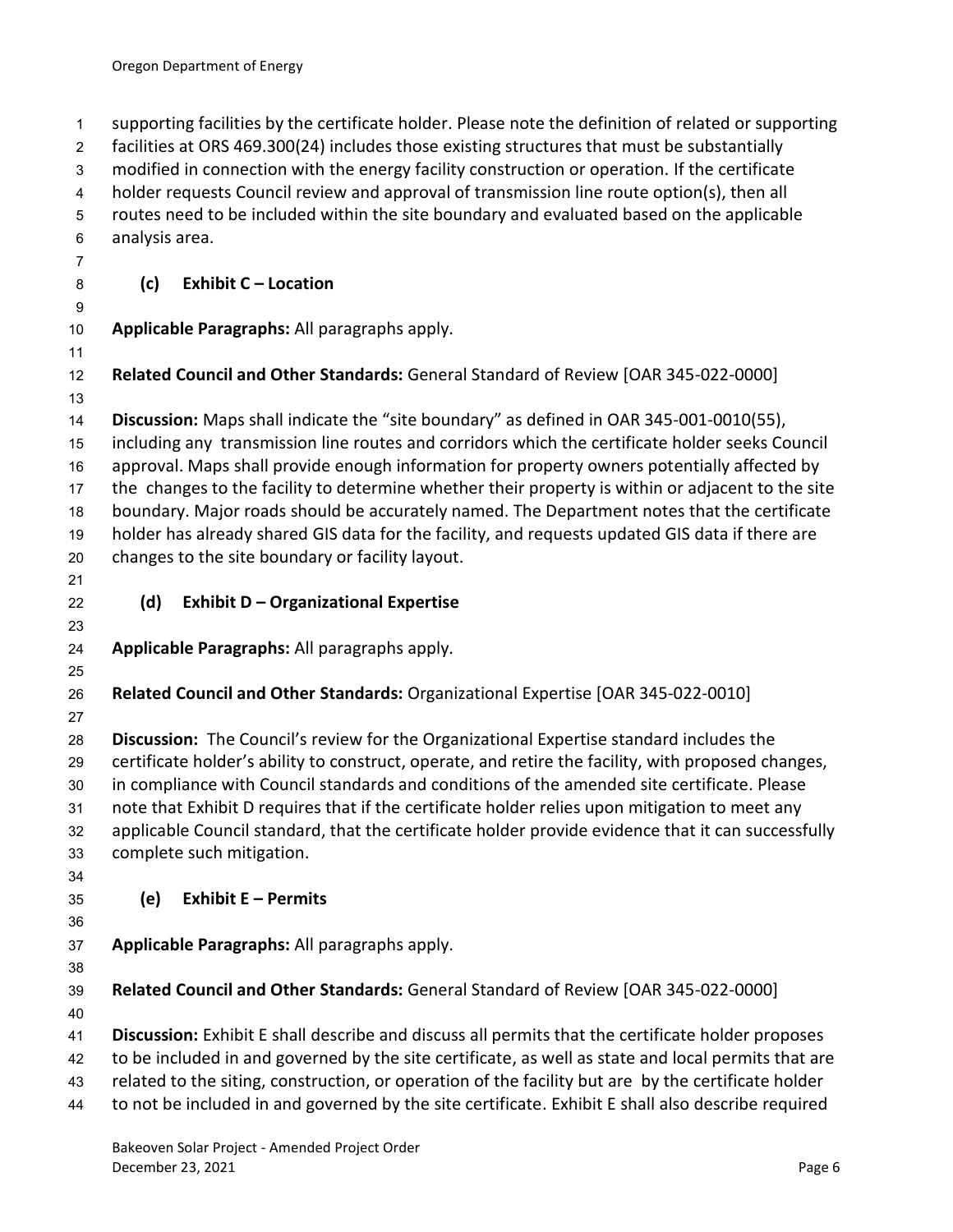- federal and federally-delegated permits. For federally-delegated permits needed for
- construction or operation, the certificate holder must submit a copy of the permit application
- to the Department, as required under OAR 345-021-000(7).
- 
- Although the Council does not have jurisdiction over federally-delegated permits, the Council
- may rely on the determinations of compliance and the conditions in federally-delegated
- permits in evaluating the application for compliance with Council standards.
- 
- **Federally-delegated Permits**
- 

## *Oregon Department of Environmental Quality — Water Quality Division*

- **Statute and Rule References**
- 14 ORS Chapter 468B (Water Quality)
- OAR Chapter 340, Division 45 (Regulations Pertaining to NPDES and WPCF Permits)
- OAR Chapter 340, Division 48 (Certification of Compliance with Water Quality Requirements and Standards)

#### **Permits**

- 19 National Pollution Discharge Elimination System (NPDES) Construction Storm Water 1200-C permit
- Clean Water Act Section 401 Water Quality Certification
- 

**Discussion:** The EPA has delegated authority to DEQ to issue NPDES Storm Water Discharge

permits for construction and operation activities. A NPDES 1200-C permit may be required for

the construction of changes to the facility. If applicable, in accordance with OAR 345-021-

0000(7), the certificate holder must submit to the Department one copy of all applications for

federally-delegated permits (including the NPDES permit), or provide a schedule of the date by

which the certificate holder intends to submit the application.

The 401 Water Quality Certification is required for projects that are processed under the U.S.

- Army Corps of Engineers Section 404 Nationwide Permits. If a Section 404 Permit is needed
- from U.S. Army Corps of Engineers (Corps) for the discharge of dredge or fill material in waters
- of the United States, a Section 401 Water Quality Certificate must be granted by DEQ before a
- Section 404 permit may be issued.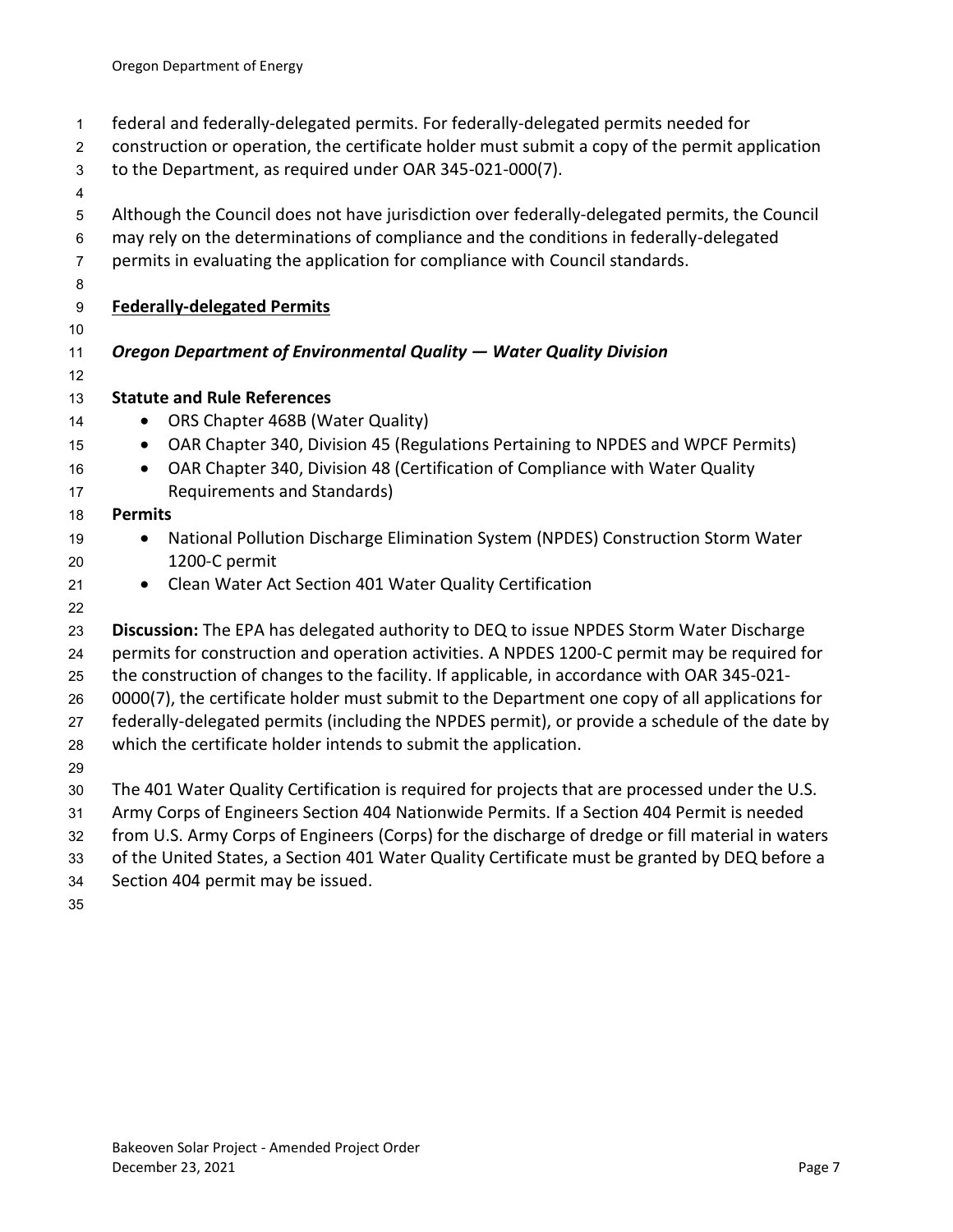| 1              | <b>State Permits</b>                                                                             |
|----------------|--------------------------------------------------------------------------------------------------|
| $\overline{2}$ |                                                                                                  |
| 3              | <b>Oregon Department of State Lands</b>                                                          |
| 4              |                                                                                                  |
| 5              | <b>Statute and Rule References</b>                                                               |
| 6              | ORS 196.795-990 (Removal of Material, Filling)<br>$\bullet$                                      |
| $\overline{7}$ | OAR Chapter 141, Division 85 (Administrative Rules Governing the Issuance and<br>$\bullet$       |
| 8<br>9         | Enforcement of Removal-Fill Authorizations Within Waters of Oregon Including<br>Wetlands)        |
| 10             | Permit                                                                                           |
| 11             | <b>Removal-Fill Permit</b><br>$\bullet$                                                          |
| 12             |                                                                                                  |
| 13             | Discussion: A removal-fill permit is required if any removal or fill activities occur in streams |
| 14             | designated as Essential Indigenous Anadromous Salmonid Habitat or 50 cubic yards or more of      |
| 15             | material is removed, filled or altered within a jurisdictional water of the state [OAR 141-085-  |
| 16             | 0520(2) and (5)]. Removal-fill permits are state permits under Council jurisdiction.             |
| 17             |                                                                                                  |
| 18             | If a removal fill permit is needed based on the changes to the facility, the certificate holder  |
| 19             | must provide the information required by Exhibit J. To confirm whether a removal-fill permit is  |
| 20             | needed, the certificate holder must conduct a wetland delineation, to be reviewed by             |
| 21             | Department of State Lands (DSL) for concurrence, according to OAR Chapter 141, Division 90       |
| 22             | rules. The wetland delineation determines the location of "waters of this state," as defined in  |
| 23             | OAR 141-085-0510(91), within the analysis area. If a removal-fill permit is required, the RFA    |
| 24             | shall include a wetland delineation report and an application for a removal-fill permit which    |
| 25             | demonstrates consistency with ORS 196.825(1) and provides enough information for                 |
| 26             | considerations under ORS 196.825(3). The certificate holder should consult directly with DSL     |
| 27             | regarding the applicable regulations.                                                            |
| 28             |                                                                                                  |
| 29             | A Compensatory Wetland Mitigation Plan which meets the requirements of OAR 141-085-0680          |

- through OAR 141-085-0715 must be provided to replace all lost functions and values previously
- provided by the impacted wetlands and waterways.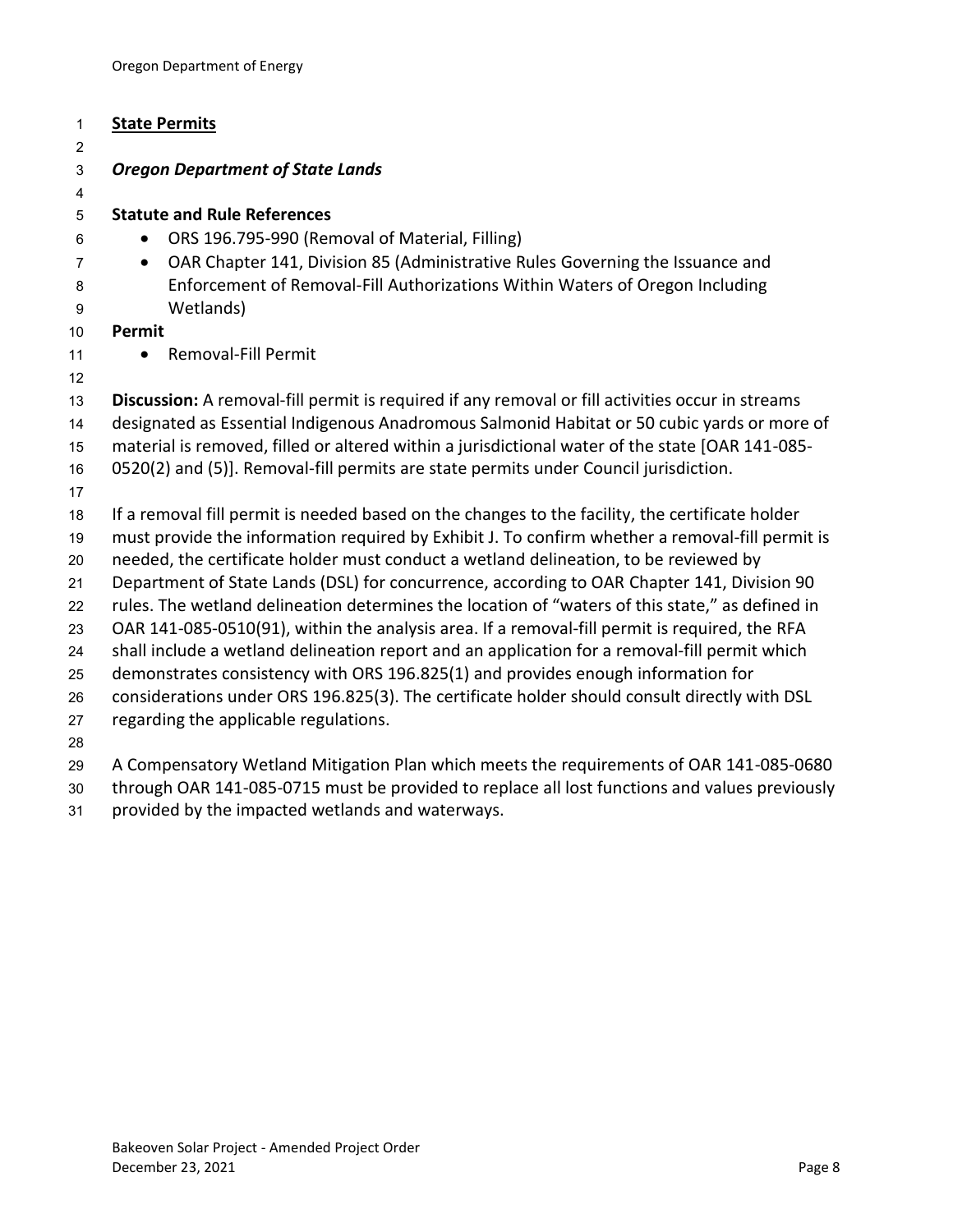| 1              | <b>Oregon Department of Environmental Quality</b>                                              |
|----------------|------------------------------------------------------------------------------------------------|
| $\overline{c}$ |                                                                                                |
| 3              | <b>Statute and Rule References</b>                                                             |
| 4              | ORS Chapter 454 (Sewage Treatment and Disposal Systems)                                        |
| 5              | ORS Chapter 468B (Water Quality)<br>$\bullet$                                                  |
| 6              | OAR Chapter 340, Division 45 (Regulations Pertaining To NPDES and WPCF Permits)<br>$\bullet$   |
| $\overline{7}$ | OAR Chapter 340, Division 71 (Onsite Wastewater Treatment Systems)<br>$\bullet$                |
| 8              |                                                                                                |
| 9              | <b>Permits</b>                                                                                 |
| 10             | Onsite Sewage Disposal Construction-Installation Permit                                        |
| 11             | WPCF 1700-B Washwater Discharge from Equipment Cleaning<br>$\bullet$                           |
| 12             | <b>WPCF General Permit 1000</b><br>$\bullet$                                                   |
| 13             |                                                                                                |
| 14             | Discussion: Facilities with an on-site sewage disposal system must obtain a Construction-      |
| 15             | Installation Permit before construction. The approved facility's O&M building would discharge  |
| 16             | sanitary waste (in the form of domestic wastewater) to a licensed on-site septic system with a |
| 17             | daily sewage flow of fewer than 2,500 gallons. The certificate holder's third-party contractor |
| 18             | would obtain the necessary Construction-Installation Permit directly from DEQ; this permit is  |
| 19             | therefore related to the siting and operation of the facility but would not be included in or  |
| 20             | governed by the site certificate (see the Third-Party Permits discussion below).               |
| 21             |                                                                                                |
| 22             | Disposal of solar panel wash water would require a WPCF 1700-B Washwater Discharge from        |
| 23             | Equipment Cleaning permit and disposal of concrete batch plant wash water (if a temporary      |
| 24             | batch plant is necessary) would require a WPCF General Permit 1000. A WPCF 1700-B and          |
| 25             | WPCF General Permit 1000 are state permits under Council jurisdiction. If the certificate      |
| 26             | holder's third-party contractor would obtain the necessary WPCF 1700-B permit directly from    |
| 27             | DEQ, this permit would not be included in and governed by the site certificate (see the Third- |

Party Permits discussion below).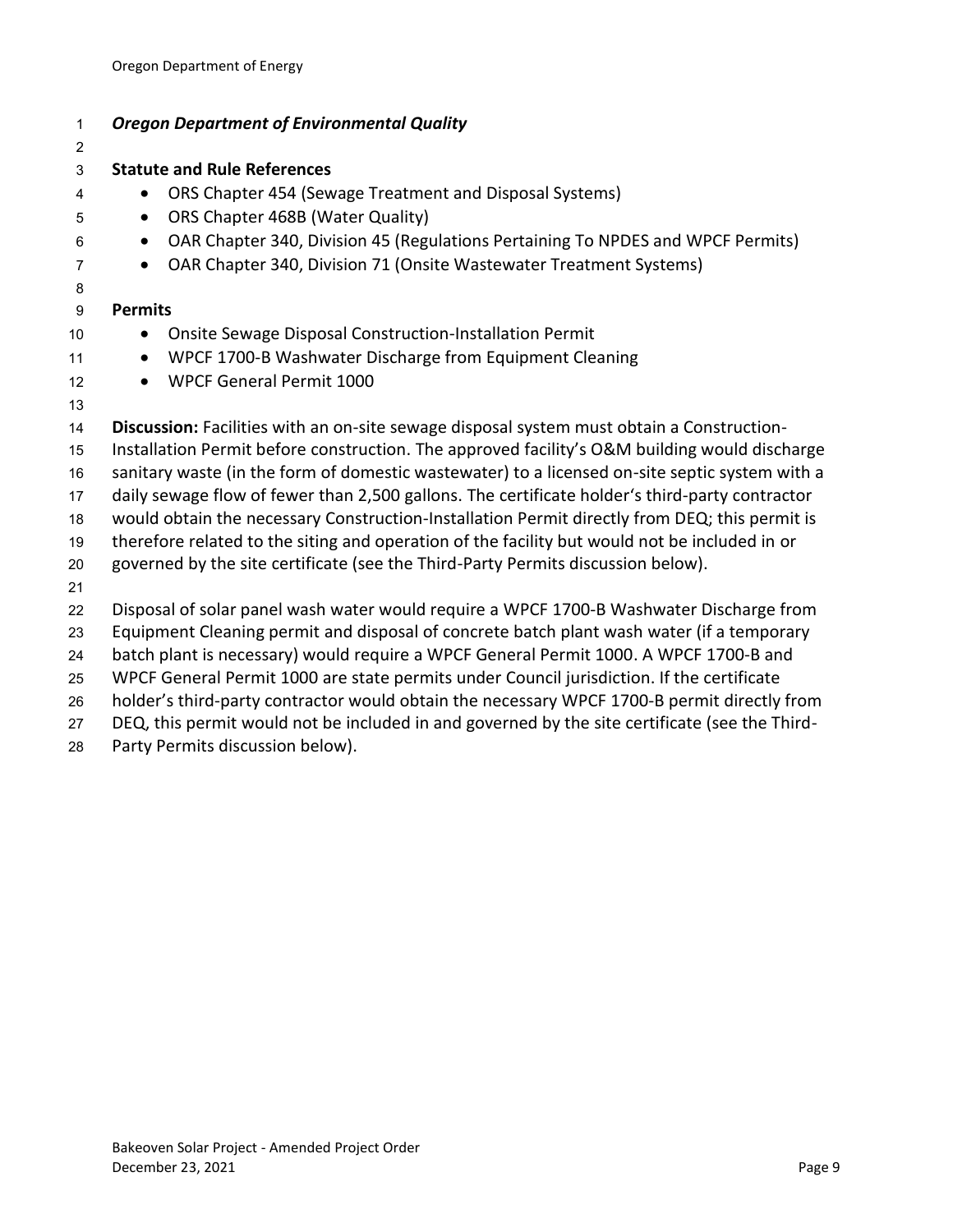| 1              |                                                                                                                                                                                    |
|----------------|------------------------------------------------------------------------------------------------------------------------------------------------------------------------------------|
| $\overline{c}$ | <b>Oregon Water Resources Department</b>                                                                                                                                           |
| 3              |                                                                                                                                                                                    |
| 4              | <b>Statute and Rule References</b>                                                                                                                                                 |
| 5              | ORS 537.505-.795 and ORS 537.992                                                                                                                                                   |
| 6              | OAR Chapter 690, Division 340 (Water Use Authorizations)<br>$\bullet$                                                                                                              |
| $\overline{7}$ |                                                                                                                                                                                    |
| 8              | <b>Permits</b>                                                                                                                                                                     |
| 9              | Water Right Permit or Water Use Authorization                                                                                                                                      |
| 10             | <b>Limited License</b><br>$\bullet$                                                                                                                                                |
| 11             |                                                                                                                                                                                    |
| 12             | Discussion: The certificate holder may seek temporary authorization from OWRD if the                                                                                               |
| 13             | construction water is not available from municipal providers. However, water use permits are                                                                                       |
| 14             | state permits under Council jurisdiction and must be included in and governed by the amended                                                                                       |
| 15             | site certificate. If needed, a water right permit must be processed through the EFSC review                                                                                        |
| 16             | process and cannot be independently secured by the certificate holder from OWRD.                                                                                                   |
| 17             |                                                                                                                                                                                    |
| 18             | Additionally, the approved operation and maintenance (O&M) building(s) would consume<br>water to the extent of supporting less than 20 people. The certificate holder may consider |
| 19<br>20       | constructing an on-site well to supply the water needs for the O&M building(s). A limited water                                                                                    |
| 21             | license or permit would be required if the well would provide more than 5,000 gallons of water                                                                                     |
| 22             | per day, and if necessary, a limited that license or permit would be included and governed by                                                                                      |
| 23             | the amended site certificate.                                                                                                                                                      |
| 24             |                                                                                                                                                                                    |
| 25             | <b>Oregon Department of Transportation</b>                                                                                                                                         |
| 26             |                                                                                                                                                                                    |
| 27             | <b>Statute and Rule References</b>                                                                                                                                                 |
| 28             | ORS 818.030 (Exemptions from Weight Limitations)<br>$\bullet$                                                                                                                      |
| 29             | OAR Chapter 734, Division 82 (Variance Permits Issued for Non-Divisible Loads and Road<br>$\bullet$                                                                                |
| 30             | Use Assessment Fees)                                                                                                                                                               |
| 31             | OAR Chapter 734, Division 51 (Highway Approaches, Access Control, Spacing Standards,                                                                                               |
| 32             | and Medians)                                                                                                                                                                       |
| 33             | OAR Chapter 734, Division 55 (Pole Lines, Buried Cables, and Miscellaneous Operations)                                                                                             |
| 34             |                                                                                                                                                                                    |
| 35             | <b>Permits</b>                                                                                                                                                                     |
| 36             | Oversize Load Movement Permit/Load Registration<br>$\bullet$                                                                                                                       |
| 37             | <b>Access Management Permit</b>                                                                                                                                                    |
| 38             | Permit to Occupy or Perform Operations Upon a State Highway<br>$\bullet$                                                                                                           |
| 39             |                                                                                                                                                                                    |
| 40             | Discussion: Various permits from Oregon Department of Transportation (ODOT) may be                                                                                                 |
| 41             | required prior to construction of the facility with proposed changes. Access from Oregon state                                                                                     |
| 42             | highways would require an access permit. Utility installations within the right-of-way of a state                                                                                  |
| 43             | highway in Oregon require an Occupy or Perform Operations upon a State Highway permit.                                                                                             |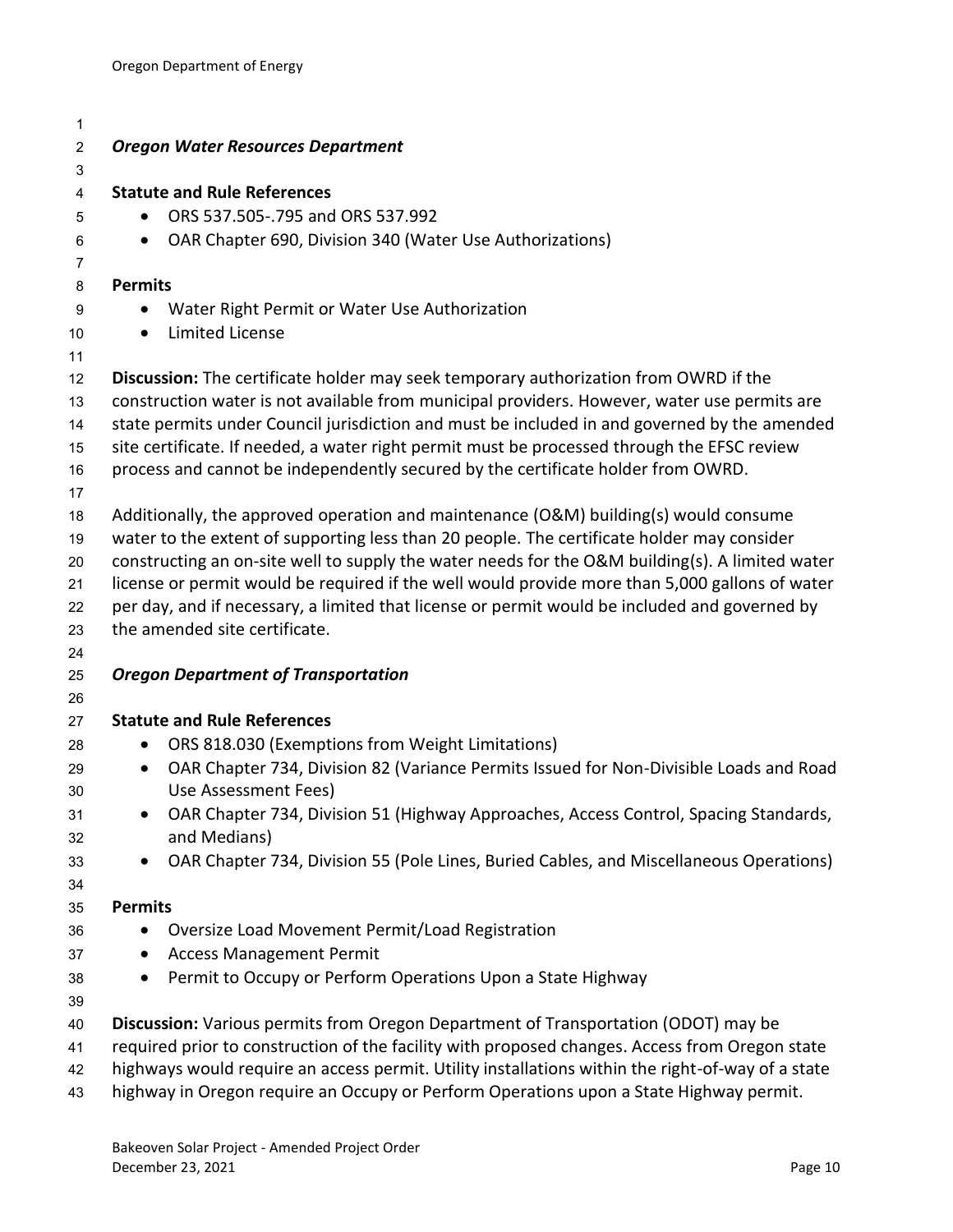Movement of construction cranes and other large equipment and materials could also require an Oversize Load Movement permit. These permits are not related to facility siting and are not included in or governed by the site certificate. The certificate holder or its contractor must secure any applicable ODOT permits directly from ODOT, independent of the site certificate process. *State Historic Preservation Office* **Statute and Rule References** • ORS Chapter 97, 358, and 390; 11 • OAR Chapter 736, Division 51 **Permits**  14 • Archaeological Excavation Permit **Discussion:** This permit is required if excavation is needed within the boundaries of a known cultural site regardless of land ownership. If disturbance to cultural sites cannot be avoided, a State Historic Preservation Office (SHPO) Archaeological Permit will be required to determine if cultural sites are eligible for listing under the National Register of Historic Places (NRHP). An excavation permit will also be required for any data recovery mitigation efforts within an NRHP- eligible site. During facility construction, if a previously unidentified archaeological site is discovered, all construction will cease and the certificate holder will report the finding to SHPO and ODOE immediately. In that instance, the permit may be required based on SHPO's determination. SHPO issues archaeological excavation permits in accordance with ORS 390.235 and OAR 736- 051-0000 through 0090. Archaeological permits have a 30-day review period, require tribal consultation during review, and must meet SHPO standards. **Local Permits Land Use Ordinance References** • Wasco County Comprehensive Plan • Wasco County Land Use and Development Ordinance **Permits** 37 • Wasco County Conditional Use and Zoning Permit • Wasco County Utility Crossing Permit and Access Approach Site Permit • Wasco County Building Permit **Discussion:** Wasco County has permitting requirements that may or may not relate to the 42 siting, construction or operation of the facility, with proposed changes. The certificate holder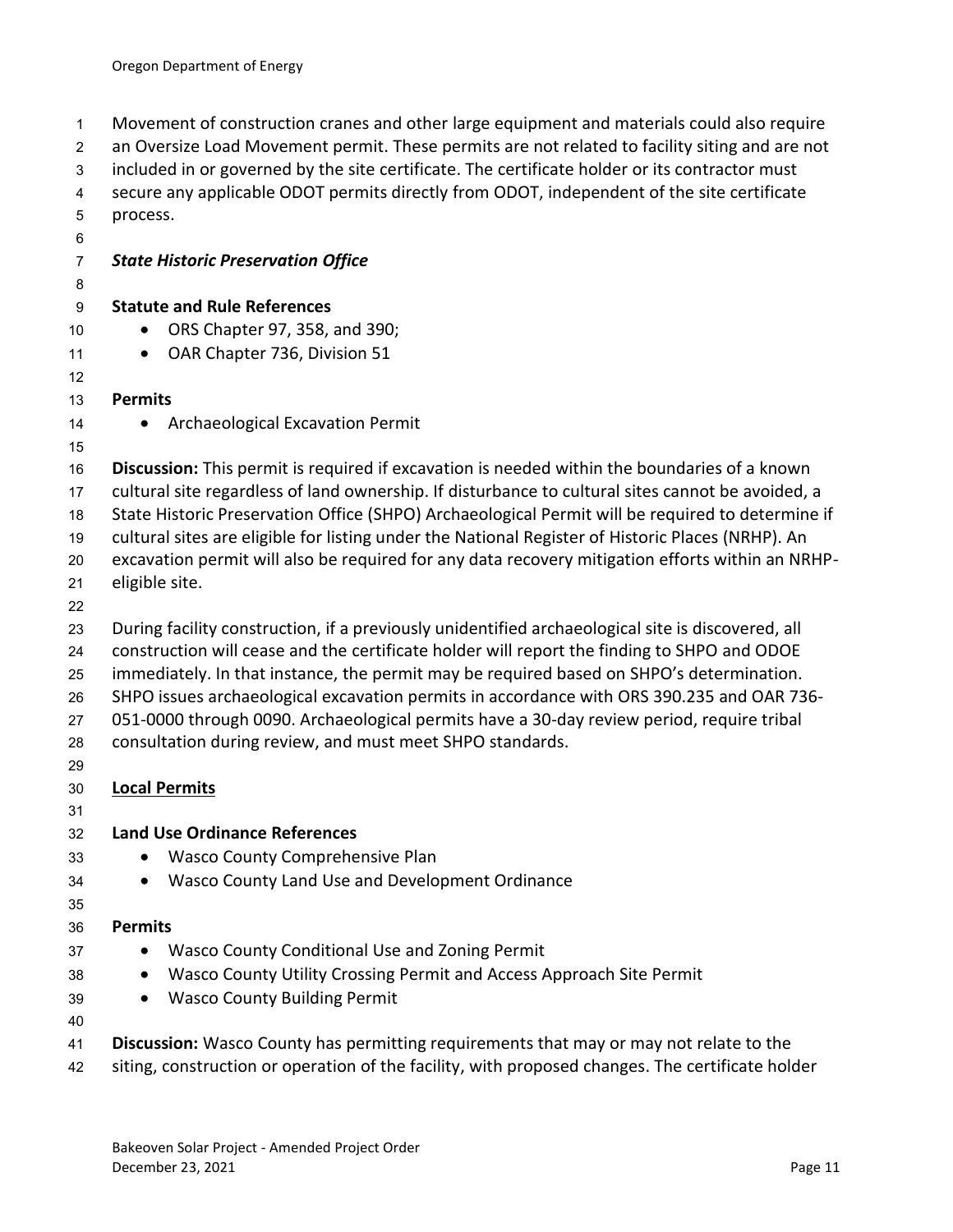- shall identify those permits or approvals and include an analysis of whether each should be
- included in and governed by the amended site certificate.
- 
- The Wasco County conditional use permit is included in and governed by the amended site
- certificate. Any other Wasco County permitting requirements may not be related to facility
- siting and as such shall not be included in or governed by the amended site certificate, and the
- certificate holder shall secure any such permits independent of the site certificate process.
- 

## **Third-Party Permits**

 **Discussion:** The certificate holder may rely upon third-party permits in its RFA. If the certificate holder relies upon a state or local government permit issued to a third party that is related to

- the siting of the facility, with proposed changes, the certificate holder must identify each third-
- party permit, and, for each, include evidence that the certificate holder has, or has a reasonable
- likelihood of entering into, a contract or other agreement with the third party for access to the
- resource or service to be secured by that permit; evidence that the third party has or, has a
- reasonable likelihood of obtaining, the necessary permit; and, an assessment of the impact of
- the facility on any permits that a third party has obtained and on which the certificate holder
- relies to comply with any applicable Council standard (OAR 345-021-0010(1)(e)(E)).
- 

 If the certificate holder relies on a federally-delegated permit issued to a third party that is related to the siting of the facility, with proposed changes, the certificate holder must identify the third-party permit and include evidence that the certificate holder has, or has a reasonable likelihood of entering into, a contract or other agreement with the third party for access to the resource or service to be secured by that permit. The certificate holder must provide evidence that the responsible agency has received the permit application, and provide the estimated 27 date when the responsible agency will complete its review and issue a permit decision (OAR 345-021-0010(1)(e)(F)).

- 
- <span id="page-14-0"></span>

## **(f) Exhibit F – Property Owners**

- 
- **Applicable Paragraphs:** See OAR 345-027-0360(1)(f)
- 

**Related Council and Other Standards:** General Standard of Review [OAR 345-022-0000]

- **Discussion:** See Section III.6, below.
- <span id="page-14-1"></span>**(g) Exhibit G – Materials Analysis**
- **Applicable Paragraphs:** All paragraphs apply.
- **Related Council and Other Standards:** General Standard of Review [OAR 345-022-0000]; Soil
- Protection [OAR 345-022-0022]
-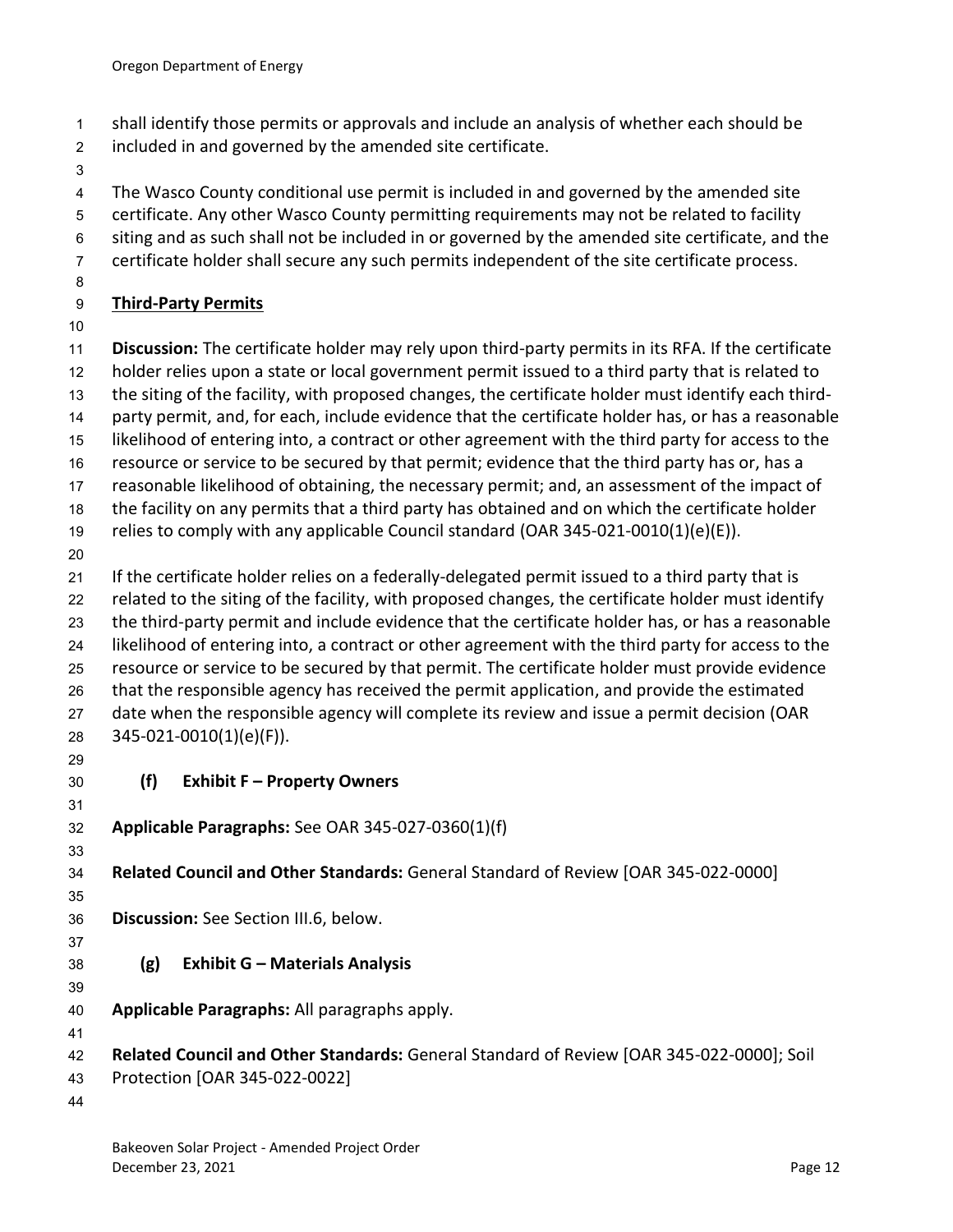<span id="page-15-1"></span><span id="page-15-0"></span> **Discussion:** The certificate holder shall include in the RFA any fuel storage areas, vehicle maintenance areas, or other areas that will be utilized for activities that could store hazardous materials, including potential battery storage facilities. The certificate holder shall identify the expected storage locations and quantities of hazardous and non-hazardous materials expected to be used during construction and operation of the facility, with proposed changes. **(h) Exhibit H – Geologic and Soil Stability Applicable Paragraphs:** All paragraphs apply **Related Council and Other Standards:** Structural Standard [OAR 345-022-0020] **Discussion:** The Oregon Department of Geology and Mineral Industries (DOGAMI) provides technical review and recommendations on compliance with the Council's Structural Standard. If applicable to the changes proposed in an RFA, the certificate holder must provide a summary of consultation with DOGAMI regarding the appropriate methodology and scope of the seismic hazards and geology and soil-related hazards assessments, and the appropriate site-specific geotechnical work that must be performed for the application. A geologic report included in Exhibit H shall meet the Oregon State Board of Geologist Examiners geologic report guidelines, as determined based on consultation with DOGAMI. As described in the Structural Standard at OAR 345-022-0020(2), the Council may not impose the Structural Standard to approve or deny an application for site certificate for a facility that would produce power from solar energy, though the Council may apply the requirements of OAR 345-022-0020(1) to impose conditions on a site certificate issued for such a facility. **(i) Exhibit I – Soils Applicable Paragraphs:** All paragraphs apply. **Related Council and Other Standards:** Soil Protection [OAR 345-022-0022] **Discussion:** This exhibit should identify the major soil types and include a description of current and historical, if distinct from current, land uses that require or depend on productive soils. The certificate holder shall include information describing the impact of construction, operation and retirement of the facility, with proposed changes, on soil conditions in the analysis area, including potential impacts to soils on adjacent properties. The application can cross-reference information related to the federally-delegated NPDES 1200-C permit application, as applicable. An erosion and sediment control plan must be provided for review if the certificate holder will rely upon the erosion and sediment control plan to help meet the Soil Protection standard associated with potential impacts from a changed proposed in an RFA. Please note that an erosion and sediment control plan that meets the NPDES 1200-C requirements may not necessarily be sufficient to meet the EFSC Soil Protection standard.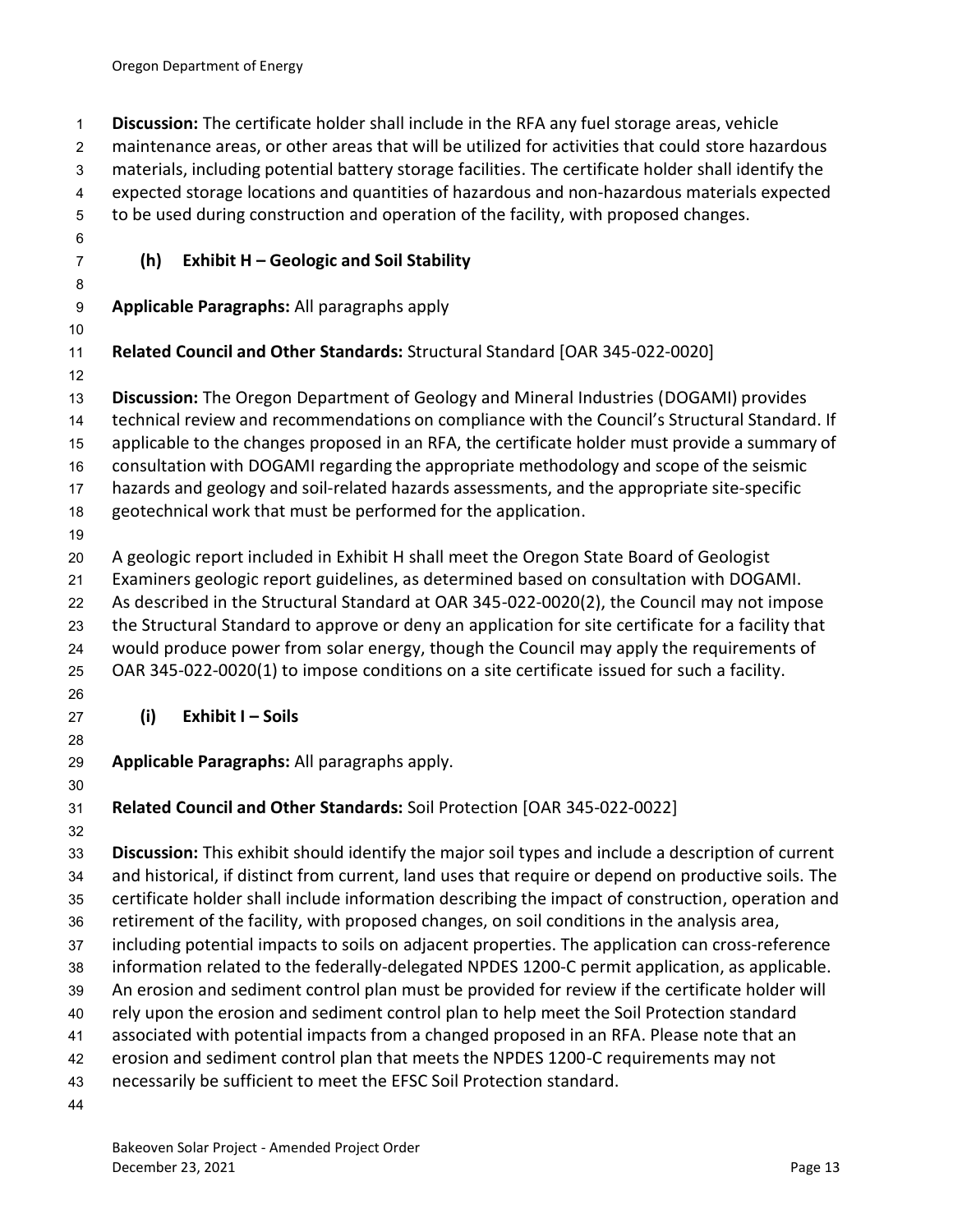## <span id="page-16-0"></span>**(j) Exhibit J – Waters of the State and Removal-Fill**

**Applicable Paragraphs:** All paragraphs apply.

 **Related Council and Other Standards:** General Standard of Review [OAR 345-022-0000]; Removal of Material, Filling [ORS 196.795-.990]; Administrative Rules Governing the Issuance and Enforcement of Removal-Fill Authorizations within Waters of Oregon Including Wetlands [OAR Chapter 141, Division 85] **Discussion:** Per the Exhibit J requirement, the RFA shall include a description of all areas within the site boundary that might be waters of this state and a map(s) showing the location of these

 features. If a removal fill permit is necessary for a changed proposed in an RFA, the information required for Council to make a decision on the removal-fill permit application must be included in the RFA. Wetland delineation reports and removal-fill permit application materials can be sent directly by the certificate holder to the Oregon Department of State Lands (DSL); however, please note that all materials must also be submitted to the Department as part of the RFA. The

Department will work closely with DSL in review of any wetland delineation report and

 removal-fill permit application. For EFSC-jurisdictional facilities, authorization of a removal-fill permit is an EFSC decision, should a permit be issued, DSL will maintain the ongoing

responsibility for compliance with any associated permit conditions.

<span id="page-16-1"></span>**(k) Exhibit K – Land Use** 

**Applicable Paragraphs:** Paragraphs (A) and (C) of the rule apply.

**Related Council and Other Standards:** Land Use [OAR 345-022-0030];

 **Discussion:** The Council's Land Use standard requires an evaluation for compliance with the statewide planning goals. Under 469.504(1), the certificate holder may establish compliance with the applicable statewide planning goals either by obtaining local land use approval under ORS 469.504(1)(a) or by obtaining Council approval under ORS 469.504(1)(b), which Council previously approved.

 At its November 16, 2018 meeting the Council appointed the Wasco County Board of County Commissioners as a Special Advisory Group. As provided in ORS 469.401(3) Wasco County is bound to issue all required permits and other land use approvals, subject to the conditions set forth in the amended site certificate, that are included in and governed by the amended site certificate. The certificate holder should discuss each applicable substantive criteria from the Wasco County Comprehensive Plan and Wasco County Land Use and Development Ordinance that is applicable to any proposed changes in an RFA, and should demonstrate how the facility complies with those criteria. If the facility, with proposed changes, does not comply with one or more of the applicable substantive criteria, the certificate holder must demonstrate that the facility nevertheless complies with the applicable statewide planning goals or that an exception to a goal is justified under ORS 469.504(2) and OAR 345-022-0030(4).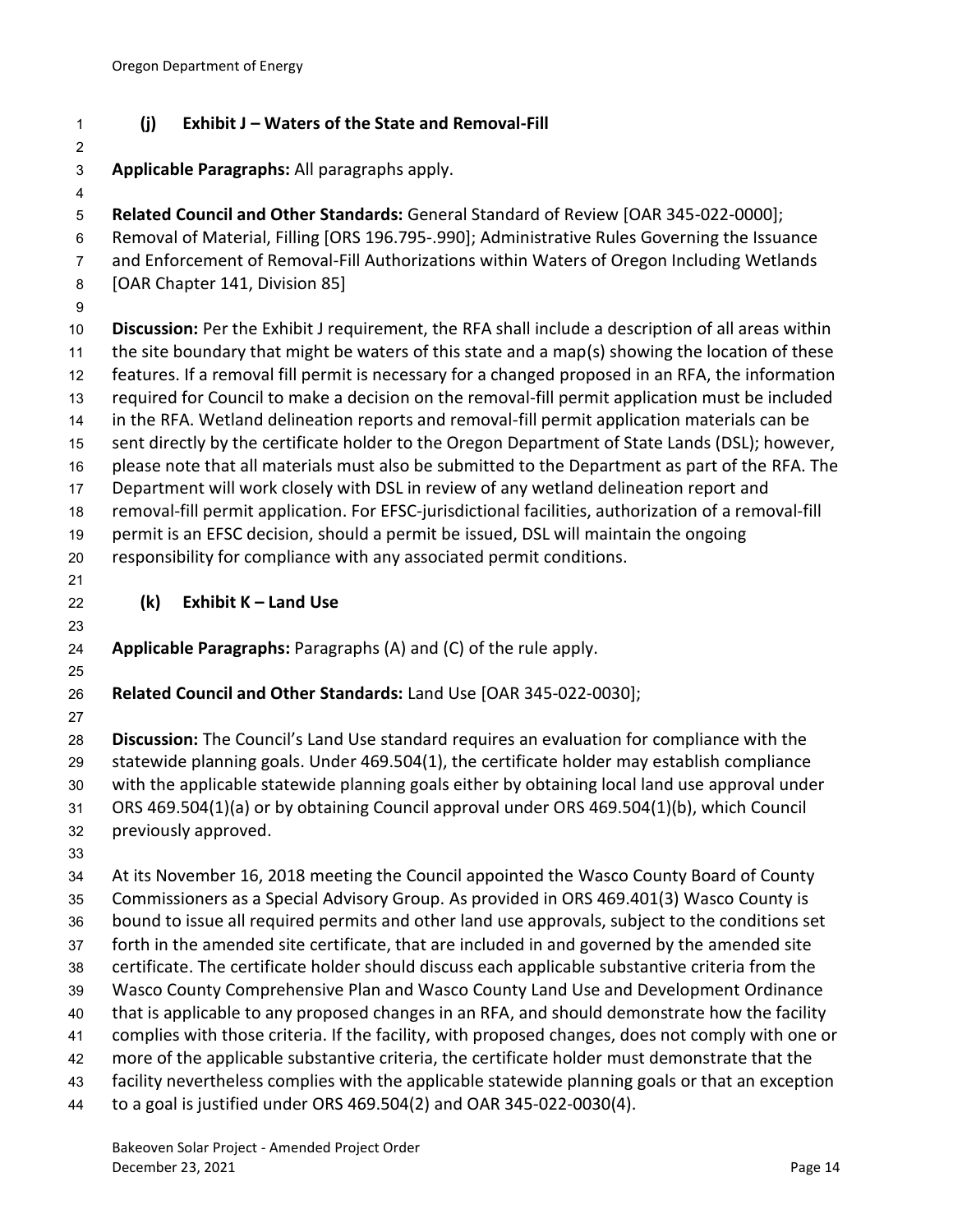<span id="page-17-1"></span><span id="page-17-0"></span>

| $\overline{c}$   | Exhibit K shall also provide evidence that the facility, with proposed changes, would comply       |
|------------------|----------------------------------------------------------------------------------------------------|
| 3                | with any directly-applicable Land Conservation and Development Commission (LCDC)                   |
| $\overline{4}$   | administrative rules and statutory requirements related to the facility, including ORS 215.283     |
| $\mathbf 5$      | and 215.274, and specifically including all requirements regarding the location of the facility    |
| 6                | within the EFU zone. Exhibit K shall provide evidence that the facility would comply with the      |
| $\overline{7}$   | applicable administrative rules at OAR 660-033-0130(38) related to development of solar power      |
| 8                | generation facilities, as well as rules related to associated transmission lines to energy         |
| $\boldsymbol{9}$ | generating facilities.                                                                             |
| 10               |                                                                                                    |
| 11               | Solar photovoltaic facilities that use more than 12 acres of high-value farmland, 20 acres of      |
| 12               | arable land, or 320 acres of other land require a Goal 3 exception. The Council's goal exception   |
| 13               | process is described at OAR 345-022-0030(4). A Goal 3 exception is necessarily based on site-      |
| 14               | specific issues and reasons; as such, the certificate holder must provide site-specific evidence   |
| 15               | that the facility should be granted a Goal 3 exception.                                            |
| 16               |                                                                                                    |
| 17               | (1)<br><b>Exhibit L - Protected Areas</b>                                                          |
| 18               |                                                                                                    |
| 19               | Applicable Paragraphs: All paragraphs apply.                                                       |
| 20               |                                                                                                    |
| 21<br>22         | Related Council and Other Standards: Protected Areas [OAR 345-022-0040]                            |
| 23               | Discussion: The RFA must address the potential impacts due to changes proposed in an RFA to        |
| 24               | protected areas identified in OAR 345-022-0040 within the analysis area. Please note that          |
| 25               | compliance with the DEQ noise rules (Exhibit X) does not correlate to compliance with the noise    |
| 26               | assessment considered in the Protected Areas standard. Particularly, while construction noise is   |
| 27               | exempt from the DEQ noise rules, construction noise must be considered under the Protected         |
| 28               | Areas standard. However, information developed to demonstrate compliance with the DEQ              |
| 29               | noise rules (such as noise modeling) can be used in the assessment under the Protected Areas       |
| 30               | standard. A visual impact assessment is required as part of Exhibit L; while no specific           |
| 31               | methodology are required by EFSC rule, the certificate holder must demonstrate why the             |
| 32               | facility, with proposed changes, is compliance with the Protected Areas standard. Visual           |
| 33               | simulations or other visual representations are not required, but can provide important            |
| 34               | evidence for use by the Department and Council in understanding the potential visual impact of     |
| 35               | the facility to Protected Areas.                                                                   |
| 36               |                                                                                                    |
| 37               | <b>Exhibit M - Financial Capability</b><br>(m)                                                     |
| 38               |                                                                                                    |
| 39               | Applicable Paragraphs: All paragraphs apply.                                                       |
| 40               |                                                                                                    |
| 41               | Related Council and Other Standards: Retirement and Financial Assurance [OAR 345-022-0050]         |
| 42               |                                                                                                    |
| 43               | Discussion: The RFA shall include information about the certificate holder's financial capability, |
| 44               | including the certificate holder's legal authority to construct and operate the facility without   |
|                  |                                                                                                    |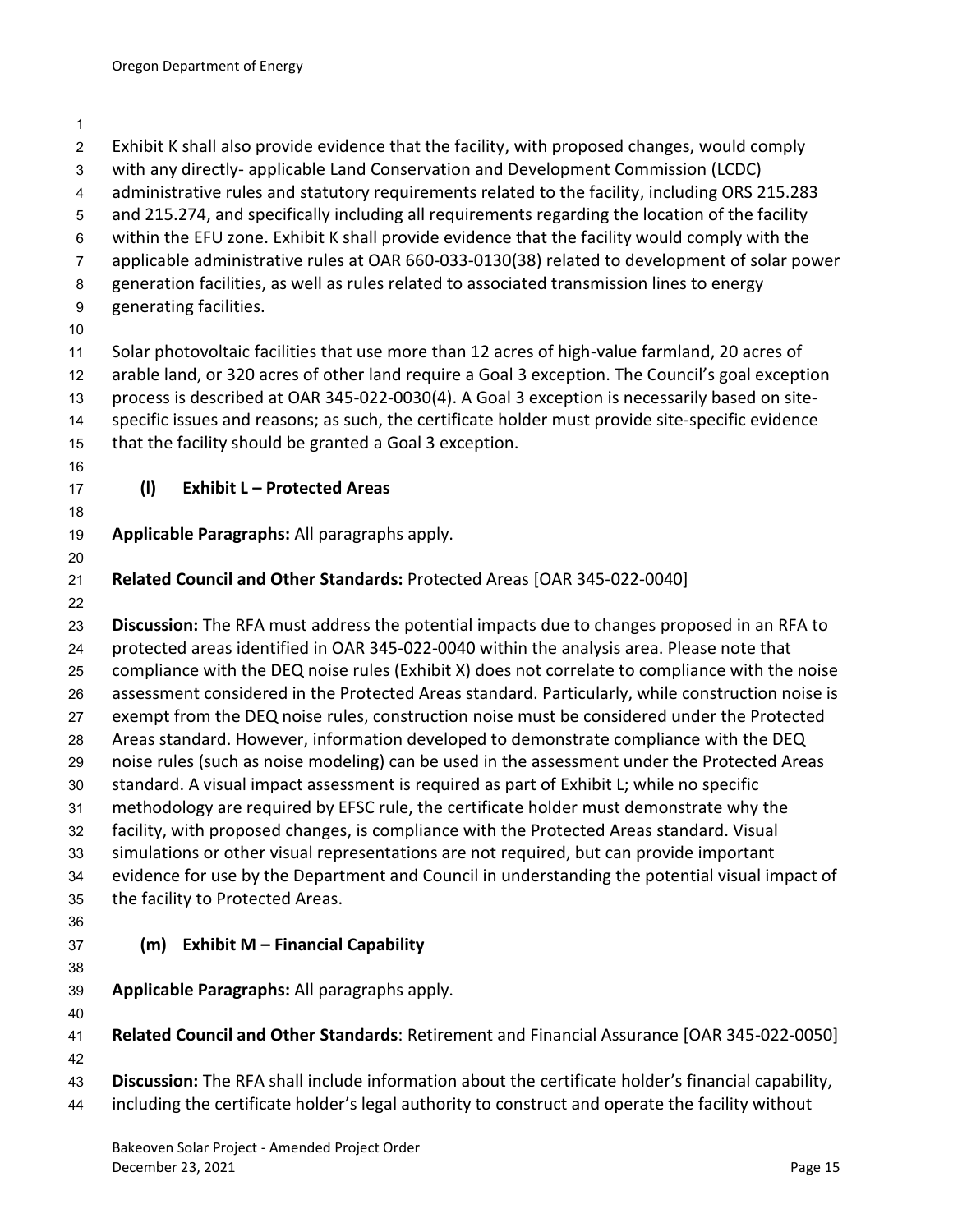<span id="page-18-2"></span><span id="page-18-1"></span><span id="page-18-0"></span> violating its bond indenture provisions, articles of incorporation, common stock covenants, or similar agreements. To find that the facility, with proposed changes, satisfies the Financial Assurance Standard (OAR 345-022-0050(2)), the Council must find that the certificate holder has a reasonable likelihood of obtaining a bond or letter of credit in a form and amount satisfactory to the Council to restore the site to a useful, non-hazardous condition. The RFA shall include the type and amount of the certificate holder's bond or letter of credit to satisfy the requirements of OAR 345-022-0050. **(n) Exhibit N – Non-Generating Facility Need Applicable Paragraphs:** Exhibit N does not apply because the facility is not a nongenerating facility for which the certificate holder must demonstrate need for the facility. **(o) Exhibit O – Water Use Applicable Paragraphs:** All paragraphs apply except (D). **Related Council and Other Standards**: General Standard of Review [OAR 345-022-0000]; OAR 690, Divisions 310 and 380 (Water Resources Department permitting requirements) **Discussion:** Exhibit O of the RFA must describe water use during construction and operation of the facility, with proposed changes. The application must identify the sources of water to be used, and include an estimate of the amount of water the facility will need during construction and during operation from each source under annual average and worst-case conditions. If the changes to the facility do not need a groundwater permit, a surface water permit, or a water right transfer, Exhibit O shall include an explanation as to why such a permit or transfer is not required for construction and operation of the facility, as required by paragraph (E). If such a permit is necessary, the RFA shall include the evidence and application materials to support a determination by Council that OWRD should issue such a permit. **(p) Exhibit P – Fish and Wildlife Habitat Applicable Paragraphs:** All paragraphs apply. **Related Council and Other Standards:** Fish and Wildlife Habitat [OAR 345-022-0060] **Discussion:** If applicable to the changes in an RFA, the certificate holder shall consult with ODFW in developing the RFA materials. Exhibit P shall include analysis of how the evidence provided supports a finding by the Council that the facility, with proposed changes, meets the Council's Fish and Wildlife Habitat standard. OAR 345-021-0010(1)(p) provides that exhibit P must include a description of biological and botanical surveys performed that support the information in this exhibit, including a discussion of the timing and scope of each survey. Exhibit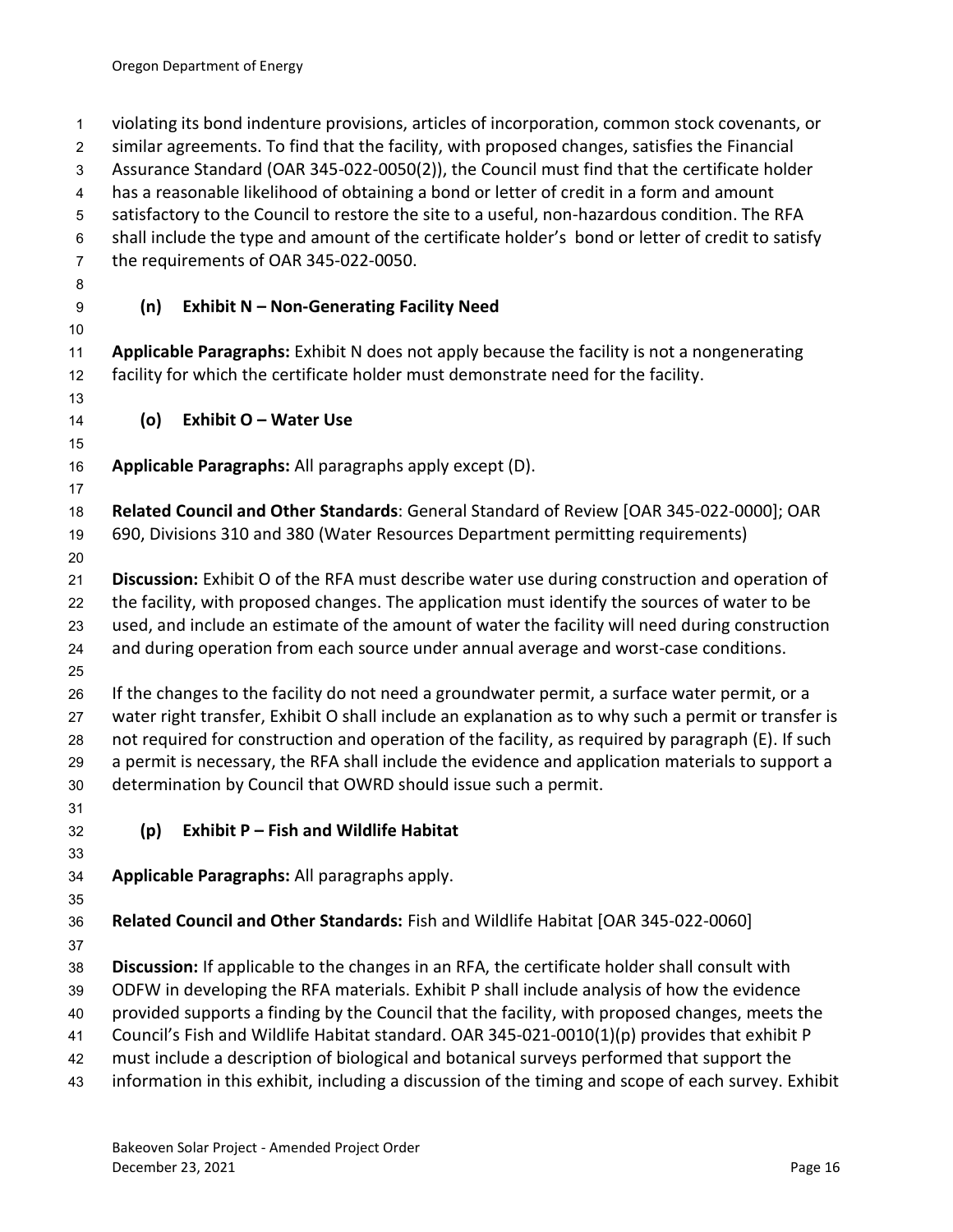- P must also provide baseline surveys of all state sensitive species that may be present in the
- analysis area performed according to a protocol approved by the Department and ODFW.
- 

The certificate holder shall include a description of the nature, extent, and duration of potential

- adverse impacts and a description of any proposed mitigation measures, consistent with the
- Exhibit P requirements, the EFSC Fish and Wildlife Habitat standard, and the ODFW Habitat
- Mitigation Policy.
- 

Oregon Fish and Wildlife Habitat Mitigation Policy (OAR Chapter 635, Division 415) classifies six

- habitat categories and establishes a mitigation goal for each category. The certificate holder
- must identify the appropriate habitat category for all areas affected by the changes to the
- facility and provide the basis for each category designation. The habitat classification is subject
- to the Department and ODFW review. The approved facility is located in big game winter range
- 14 and as such, is considered Category 2 habitat. A map showing the different habitat categories is
- required under sub-paragraph (C) of OAR 345-021-0010(1)(p), and inclusion of vegetation classes within the map is recommended. The map must be of sufficient scale to show details.
- Exhibit P must include tables depicting the estimated temporary and permanent impacts,
- broken down by habitat categories and subtype.
- 

The certificate holder must show how it would comply with the habitat mitigation goals and

- standards by appropriate monitoring and mitigation, including measures proposed by the
- certificate holder to avoid, reduce, or mitigate adverse impacts on habitat and state sensitive
- species. This information should be incorporated into an amended Revegetation and Noxious
- Weed Control Plan and an amended Habitat Mitigation Plan (HMP) as attachments to Exhibit P.
- Exhibit P and the HMP must clearly demonstrate how the certificate holder will provide
- mitigation, including compensatory mitigation, in accordance with the Council's standard. This
- includes identifying in the HMP a specific habitat mitigation area that could be used to provide
- compensatory mitigation, as well as ecological uplift mitigation actions that could be
- implemented at the habitat mitigation area to provide the appropriate mitigation. This
- information is required for the Department to find the RFA complete.
- 
- <span id="page-19-0"></span>**(q) Exhibit Q – Threatened and Endangered Species**
- 
- **Applicable Paragraphs:** All paragraphs apply.
- 

**Related Council and Other Standards:** Threatened and Endangered Species [OAR 345-022-

0070]

- **Discussion:** The Oregon Department of Agriculture provides technical review and
- recommendations regarding compliance with the Council's Threatened and Endangered Species
- standard (OAR 345-022-0070) as it relates to plant species, and ODFW provides technical
- review and recommendations related to fish and wildlife species.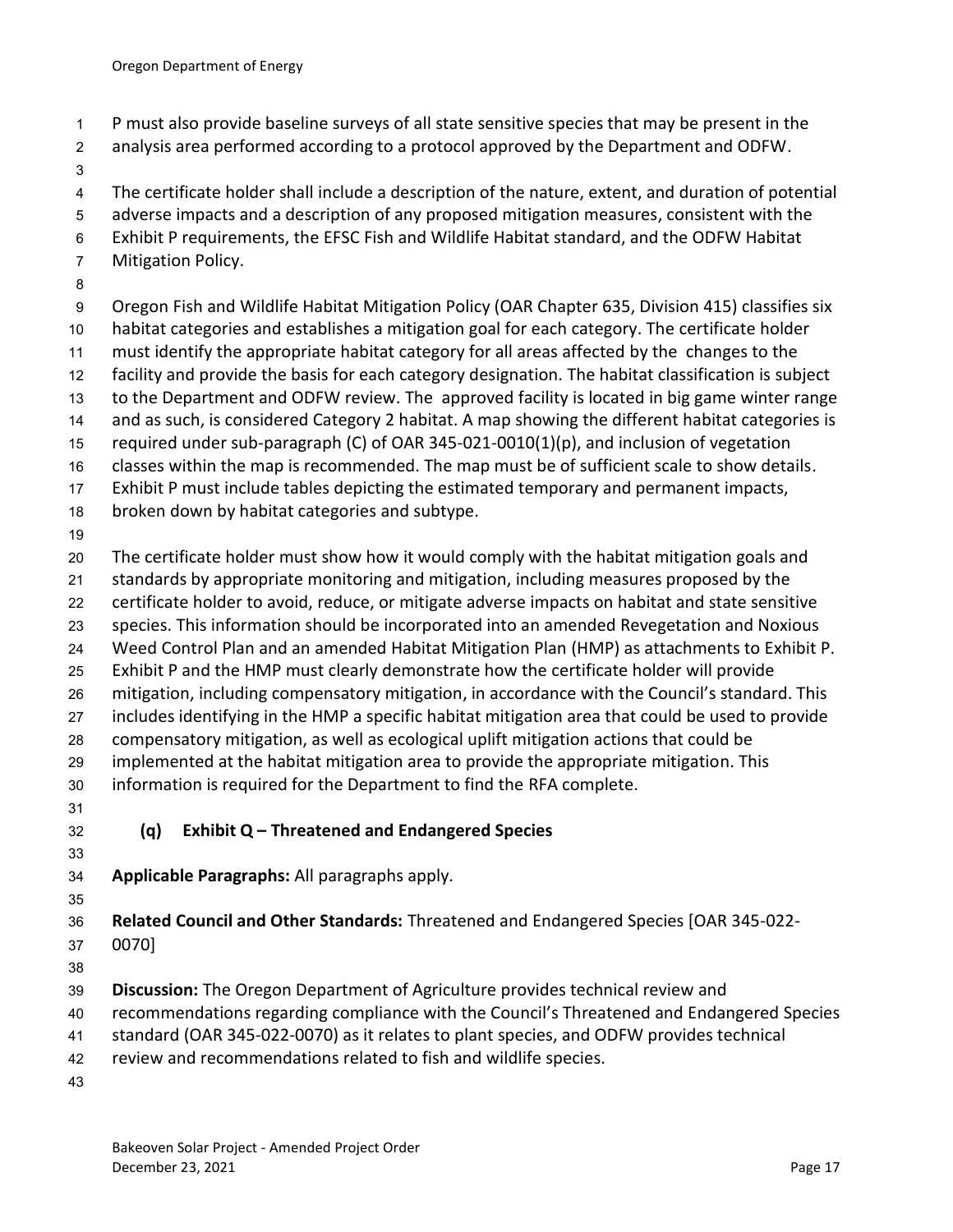The RFA should include a list of state-listed endangered and threatened, species that have

potential to occur in the analysis area. The certificate holder should identify these species

based on a review of literature, consultation with knowledgeable individuals, and reference to

the list of species maintained by the Oregon Biodiversity Information Center.

For state-listed threatened or endangered plant species, field surveys are required for any

species that may occur within the analysis area and may potentially be impacted by changes to

the facility. The certificate holder should consult with ODFW regarding field survey methods,

appropriate survey seasons, qualifications of field survey personnel, and the information to be

- included in a field survey report.
- 

### <span id="page-20-0"></span>**(r) Exhibit R – Scenic Resources**

**Applicable Paragraphs:** All paragraphs apply.

# **Related Council and Other Standards:** Scenic Resources [OAR 345-022-0080]

 **Discussion:** If applicable, the RFA should include an analysis of significant potential impacts of the facility, with proposed changes, on scenic resources identified as significant or important in local land use plans, tribal land management plans and federal land management plans for any lands located within the analysis area. For the purposes of Exhibit R, "local" land use plans include state, county, and city planning documents or inventories. The certificate holder shall also describe the measures it proposes to avoid, reduce, or otherwise mitigate any significant adverse impacts to these scenic resources. A visual impact assessment is required as part of Exhibit R; while no specific methodology is required by EFSC rule, the certificate holder must demonstrate why the facility, with proposed changes, is compliance with the Scenic Resources standard. Visual simulations or other visual representations are not required, but can provide important evidence for use by the Department and Council in understanding the potential visual impact of the facility to Scenic Resources.

# <span id="page-20-1"></span>**(s) Exhibit S – Historic, Cultural and Archaeological Resources**

**Applicable Paragraphs:** All paragraphs apply.<sup>4</sup> 

- **Related Council and Other Standards:** Historic, Cultural, and Archaeological Resources [OAR 345-022-0090]
- 

<sup>&</sup>lt;sup>4</sup> Information concerning the location of archaeological sites or objects may be exempt from public disclosure under ORS 192.501(11). Specific location information about cultural resources should not be included in the text of application for a site certificate. Such information, including archaeological survey reports, should be provided confidentially under separate cover in hard copy format only after consultation with the Department. Confidential material shall also be provided directly to SHPO, following guidance from the Department and SHPO. Please contact the Department to discuss current practices regarding treatment and submittal of confidential material.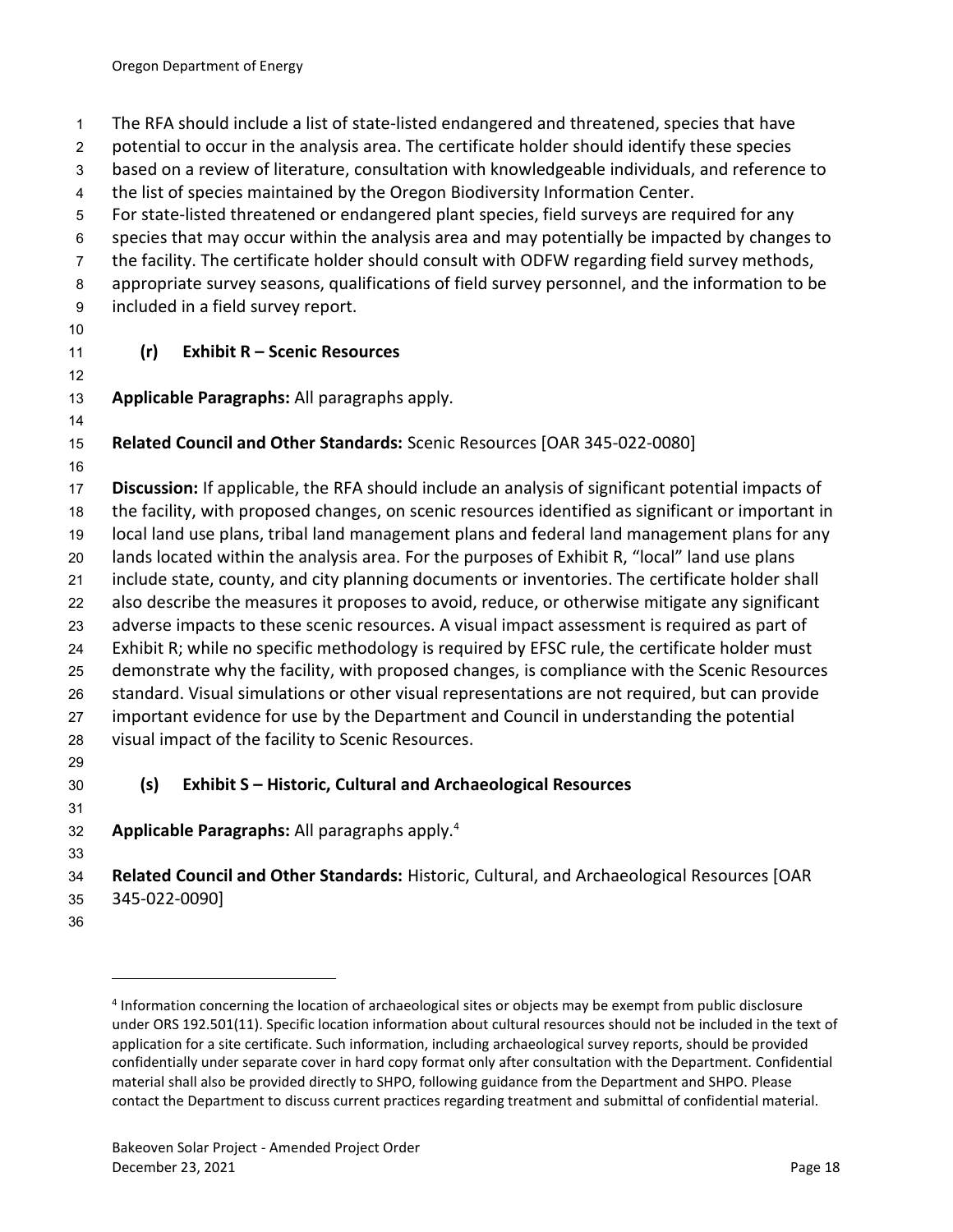<span id="page-21-0"></span> **Discussion:** If applicable, the RFA shall include the survey methodology, survey areas, and the results of all surveys conducted for historic, cultural, and archaeological resources, as well as an analysis of any significant adverse impacts anticipated and proposed mitigation measures. The certificate holder should work closely with the State Historic Preservation Office (SHPO) to understand the report formatting and submission requirements, and to receive guidance on any survey protocols. It is recommended that the certificate holder discuss the proposed facility modifications with the potentially affected tribes identified by the Legislative Commission on Indian Services (LCIS), including the Confederated Tribes of Warm Springs and the Burns Paiute Tribe. As described in the Historic, Cultural, and Archaeological Resources standard at OAR 345-022- 0090(2), the Council may issue a site certificate for a facility that would produce power from solar energy without making the findings of the Historic, Cultural, and Archaeological Resources standard at OAR 345-022-0090(1), though the Council may apply the requirements of OAR 345- 022-0090(1) to impose conditions on an amended site certificate issued for such a facility. **(t) Exhibit T – Recreation Applicable Paragraphs:** All paragraphs apply. **Related Council and Other Standards:** Recreation [OAR 345-022-0100] **Discussion:** If applicable, the RFA shall analyze the importance of recreational opportunities in the analysis area using the factors listed in OAR 345-022-0100(1), discuss any significant potential adverse impacts to important recreational opportunities, and describe measures proposed to avoid, minimize or mitigate those impacts. Please list all recreational opportunities in the analysis area and the certificate holder's analysis of whether those recreational opportunities are considered "important" or not. As described under the Protected Areas standard section above, please note that compliance with the DEQ noise rules (Exhibit X) does not correlate to compliance with the noise assessment considered in the Recreation standard. Particularly, while construction noise is exempt from the DEQ noise rules, construction noise must be considered under the Recreation standard. However, information developed to demonstrate compliance with the DEQ noise rules (such as noise modeling) can be used in the assessment under the Recreation standard. A visual impact assessment is required as part of Exhibit T; while no specific methodology is required by EFSC rule, the certificate holder must demonstrate why the facility, with proposed changes, is compliance with the Recreation standard. Visual simulations or other visual representations are not required, but can provide important evidence for use by the Department and Council in understanding the potential visual impact of the facility to important Recreation sites. **(u) Exhibit U – Public Services**

- <span id="page-21-1"></span>
- **Applicable Paragraphs:** All paragraphs apply.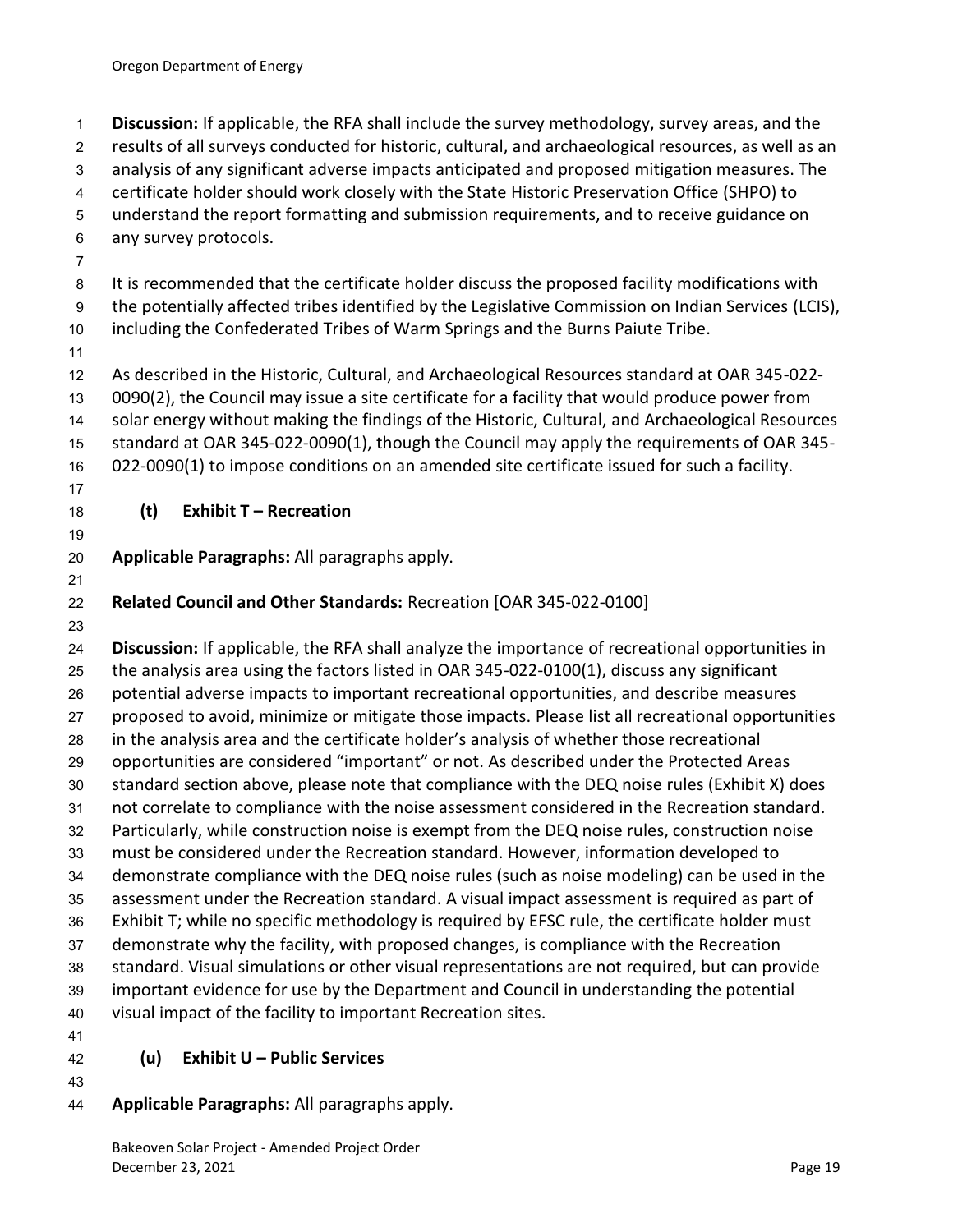<span id="page-22-0"></span>

| $\overline{2}$          | Related Council and Other Standards: Public Services [OAR 345-022-0110]                             |
|-------------------------|-----------------------------------------------------------------------------------------------------|
| 3                       |                                                                                                     |
| $\overline{\mathbf{4}}$ | Discussion: If applicable, the RFA shall provide information related to the facility modification's |
| 5                       | potential impacts to the ability of public and private providers within the analysis area to        |
| 6                       | provide: sewers and sewage treatment, water, storm water drainage, solid waste management,          |
| $\overline{7}$          | housing, traffic safety, police and fire protection, health care and schools (OAR 345-022-0110).    |
| 8                       | The Department recommends the certificate holder include letters from local public services         |
| $\boldsymbol{9}$        | providers, including water providers, local fire departments and police departments, to             |
| 10                      | demonstrate that the facility, with proposed changes, will not cause a significant adverse          |
| 11                      | impact on the ability of those providers to provide their services, in accordance with the Public   |
| 12                      | Services standard.                                                                                  |
| 13<br>14                | As described in the Public Services standard at OAR 345-022-0110(2), the Council may issue a        |
| 15                      | site certificate for a facility that would produce power from solar energy without making the       |
| 16                      | findings of the Public Services standard at OAR 345-022-0110(1), though the Council may apply       |
| 17                      | the requirements of OAR 345-022-0110(1) to impose conditions on an amended site certificate         |
| 18                      | issued for such a facility.                                                                         |
| 19                      |                                                                                                     |
| 20                      | <b>Exhibit V - Solid Waste and Wastewater</b><br>(v)                                                |
| 21                      |                                                                                                     |
| 22                      | Applicable Paragraphs: All paragraphs apply                                                         |
| 23                      |                                                                                                     |
| 24                      | Related Council and Other Standards: Waste Minimization [OAR 345-022-0120]; Public Services         |
| 25                      | [OAR 345-022-0110]                                                                                  |
| 26                      |                                                                                                     |
| 27                      | Discussion: To support a finding by the Council as required by OAR 345-022-0120, if applicable,     |
| 28                      | the RFA shall provide information about the certificate holder's plans to minimize the              |
| 29                      | generation of solid waste and wastewater in the construction, operation, and retirement of the      |
| 30                      | facility, with proposed changes, and to recycle or reuse solid waste and wastewater.                |
| 31                      | Information in Exhibit V may be incorporated by reference in Exhibit U's discussion of impacts      |
| 32                      | to solid waste and wastewater service providers.                                                    |
| 33                      |                                                                                                     |
| 34                      | As described in the Waste Minimization standard at OAR 345-022-0120(2), the Council may             |
| 35                      | issue a site certificate for a facility that would produce power from solar energy without making   |
| 36                      | the findings of the Waste Minimization standard at OAR 345-022-0120(1), though the Council          |
| 37                      | may apply the requirements of OAR 345-022-0120(1) to impose conditions on an amended site           |
| 38                      | certificate issued for such a facility.                                                             |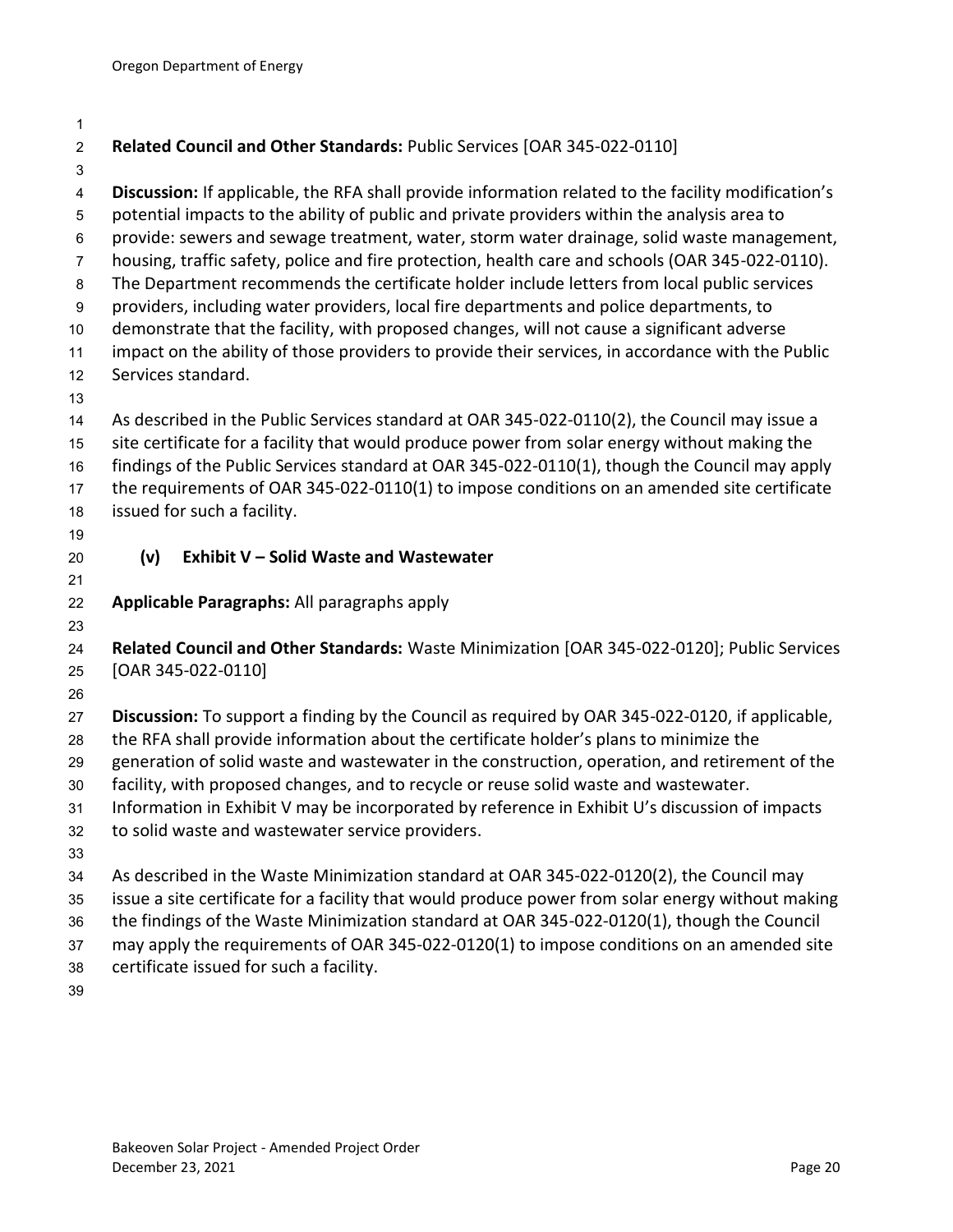<span id="page-23-5"></span><span id="page-23-4"></span><span id="page-23-3"></span><span id="page-23-2"></span><span id="page-23-1"></span><span id="page-23-0"></span>

| 1                         |     | (w) Exhibit W - Facility Retirement                                                                 |
|---------------------------|-----|-----------------------------------------------------------------------------------------------------|
| $\overline{c}$            |     |                                                                                                     |
| $\ensuremath{\mathsf{3}}$ |     | Applicable Paragraphs: All paragraphs apply.                                                        |
| 4<br>5                    |     | Related Council and Other Standards: Retirement and Financial Assurance [OAR 345-022-0050]          |
| 6                         |     |                                                                                                     |
| $\overline{7}$            |     | Discussion: The RFA shall provide an estimate of the total and unit retirement costs per acre of    |
| 8                         |     | development (not per megawatt), including a detailed explanation, assumptions, and                  |
| $\boldsymbol{9}$          |     | justification of the methodology it uses to estimate site restoration costs. The Council's          |
| 10                        |     | Retirement Standard requires evidence that the site can be restored, following facility             |
| 11                        |     | retirement, to a useful and non-hazardous condition.                                                |
| 12                        |     |                                                                                                     |
| 13                        | (x) | Exhibit X - Noise                                                                                   |
| 14                        |     |                                                                                                     |
| 15                        |     | Applicable Paragraphs: All paragraphs apply.                                                        |
| 16<br>17                  |     | Related Council and Other Standards: General Standard of Review [OAR 345-022-0000]; DEQ             |
| 18                        |     | Noise Control Regulations [ORS 467.020 and ORS 467.030; OAR 340, Division 35]                       |
| 19                        |     |                                                                                                     |
| 20                        |     | Discussion: If applicable, the RFA shall contain a noise analysis and information to support a      |
| 21                        |     | Council finding that the facility, with proposed changes, would comply with applicable DEQ          |
| 22                        |     | noise control standards in OAR 340-035-0035.                                                        |
| 23                        |     |                                                                                                     |
| 24                        | (y) | <b>Exhibit Y - Carbon Dioxide Emissions</b>                                                         |
| 25                        |     |                                                                                                     |
| 26                        |     | Applicable Paragraphs: Exhibit Y does not apply because the facility is not a base load gas plant,  |
| 27                        |     | a non-base load power plant, or a non-generating energy facility that emits carbon dioxide.         |
| 28                        |     | <b>Exhibit Z - Cooling Tower Impacts</b>                                                            |
| 29<br>30                  | (z) |                                                                                                     |
| 31                        |     | Applicable Paragraphs: Exhibit Z does not apply because the facility would not include an           |
| 32                        |     | evaporative cooling tower.                                                                          |
| 33                        |     |                                                                                                     |
| 34                        |     | (aa) Exhibit AA - Electric and Magnetic Fields                                                      |
| 35                        |     |                                                                                                     |
| 36                        |     | Applicable Paragraphs: All paragraphs apply.                                                        |
| 37                        |     |                                                                                                     |
| 38                        |     | Related Council and Other Standards: General Standard of Review [OAR 345-022-0000]                  |
| 39                        |     |                                                                                                     |
| 40                        |     | Discussion: As the facility would have a transmission line as a related or supporting facility, the |
| 41                        |     | provisions of Exhibit AA apply.                                                                     |
| 42<br>43                  |     | (bb) Exhibit BB - Other Information                                                                 |
| 44                        |     |                                                                                                     |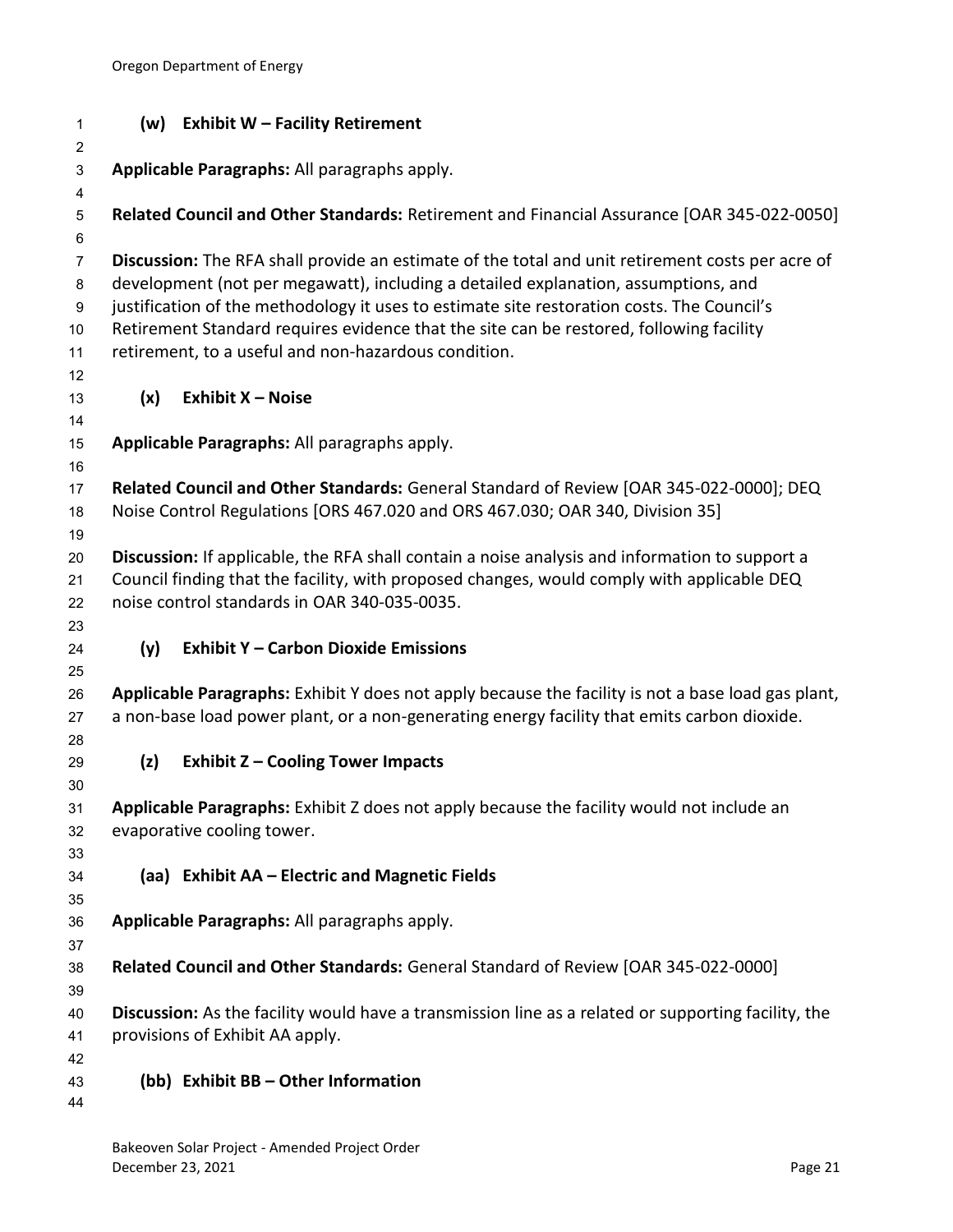<span id="page-24-4"></span><span id="page-24-3"></span><span id="page-24-2"></span><span id="page-24-1"></span><span id="page-24-0"></span>

| 1<br>$\overline{c}$                                      | Related Council Standard: General Standard of Review [OAR 345-022-0000]                                                                                                                                                                                                                                                                                                                                                                                                                                                                                                                                                                                                                                                                                            |
|----------------------------------------------------------|--------------------------------------------------------------------------------------------------------------------------------------------------------------------------------------------------------------------------------------------------------------------------------------------------------------------------------------------------------------------------------------------------------------------------------------------------------------------------------------------------------------------------------------------------------------------------------------------------------------------------------------------------------------------------------------------------------------------------------------------------------------------|
| $\ensuremath{\mathsf{3}}$                                | No additional information is required.                                                                                                                                                                                                                                                                                                                                                                                                                                                                                                                                                                                                                                                                                                                             |
| 4<br>5                                                   | (cc) Exhibit CC - Other Law                                                                                                                                                                                                                                                                                                                                                                                                                                                                                                                                                                                                                                                                                                                                        |
| 6<br>$\overline{7}$<br>8                                 | Related Council Standard: General Standard of Review [OAR 345-022-0000]                                                                                                                                                                                                                                                                                                                                                                                                                                                                                                                                                                                                                                                                                            |
| $\boldsymbol{9}$<br>10                                   | All requirements apply.                                                                                                                                                                                                                                                                                                                                                                                                                                                                                                                                                                                                                                                                                                                                            |
| 11<br>12                                                 | (dd) Exhibit DD - Specific Standards                                                                                                                                                                                                                                                                                                                                                                                                                                                                                                                                                                                                                                                                                                                               |
| 13<br>14                                                 | Applicable Paragraphs: Paragraph (C) applies.                                                                                                                                                                                                                                                                                                                                                                                                                                                                                                                                                                                                                                                                                                                      |
| 15<br>16<br>17                                           | Related Council and Other Standards: Specific Standards for Transmission Lines [OAR 345-024-<br>0090]                                                                                                                                                                                                                                                                                                                                                                                                                                                                                                                                                                                                                                                              |
| 18<br>19<br>20                                           | Discussion: The Council applies specific standards for transmission lines under its jurisdiction in<br>OAR 345-024-0090. The certificate holder should provide analysis regarding compliance with<br>OAR 345-024-0090 in Exhibit DD.                                                                                                                                                                                                                                                                                                                                                                                                                                                                                                                               |
| 21<br>22<br>23                                           | 4. OAR 345-027-0360(1)(d) Requirements                                                                                                                                                                                                                                                                                                                                                                                                                                                                                                                                                                                                                                                                                                                             |
| 24<br>25<br>26<br>27                                     | The specific language of the site certificate, including conditions, that the certificate holder<br>proposes to change, add, or delete through the amendment. OAR 345-027-0360(1)(d). The<br>Department recommends the certificate holder provide a thorough basis for any revisions to<br>conditions or for the addition or removal of any site certificate conditions.                                                                                                                                                                                                                                                                                                                                                                                           |
| 28<br>29                                                 | 5. OAR 345-027-0360(1)(e) Requirements                                                                                                                                                                                                                                                                                                                                                                                                                                                                                                                                                                                                                                                                                                                             |
| 30<br>31<br>32<br>33<br>34<br>35<br>36<br>37<br>38<br>39 | A list of all Council standards and other laws, including statutes, rules and ordinances,<br>applicable to the proposed change, and an analysis of whether the facility, with the proposed<br>change, would comply with those applicable laws and Council standards. For the purpose of this<br>rule, a law or Council standard is "applicable" if the Council would apply or consider the law or<br>Council standard under OAR 345-027-0375(2). OAR 345-027-0360(1)(e). The Department notes<br>that it may use the information outlined above from Division 21 to demonstrate how a<br>proposed change in an RFA meets an applicable Council standard potentially impacted by a<br>proposed change in an RFA identified by the certificate holder or Department. |
| 40<br>41<br>42                                           | 6. OAR 345-027-0360(1)(f) Requirements<br>A list of the names and mailing addresses of property owners, under OAR 345-027-0360(1)(f)                                                                                                                                                                                                                                                                                                                                                                                                                                                                                                                                                                                                                               |
| 43<br>44                                                 | including:                                                                                                                                                                                                                                                                                                                                                                                                                                                                                                                                                                                                                                                                                                                                                         |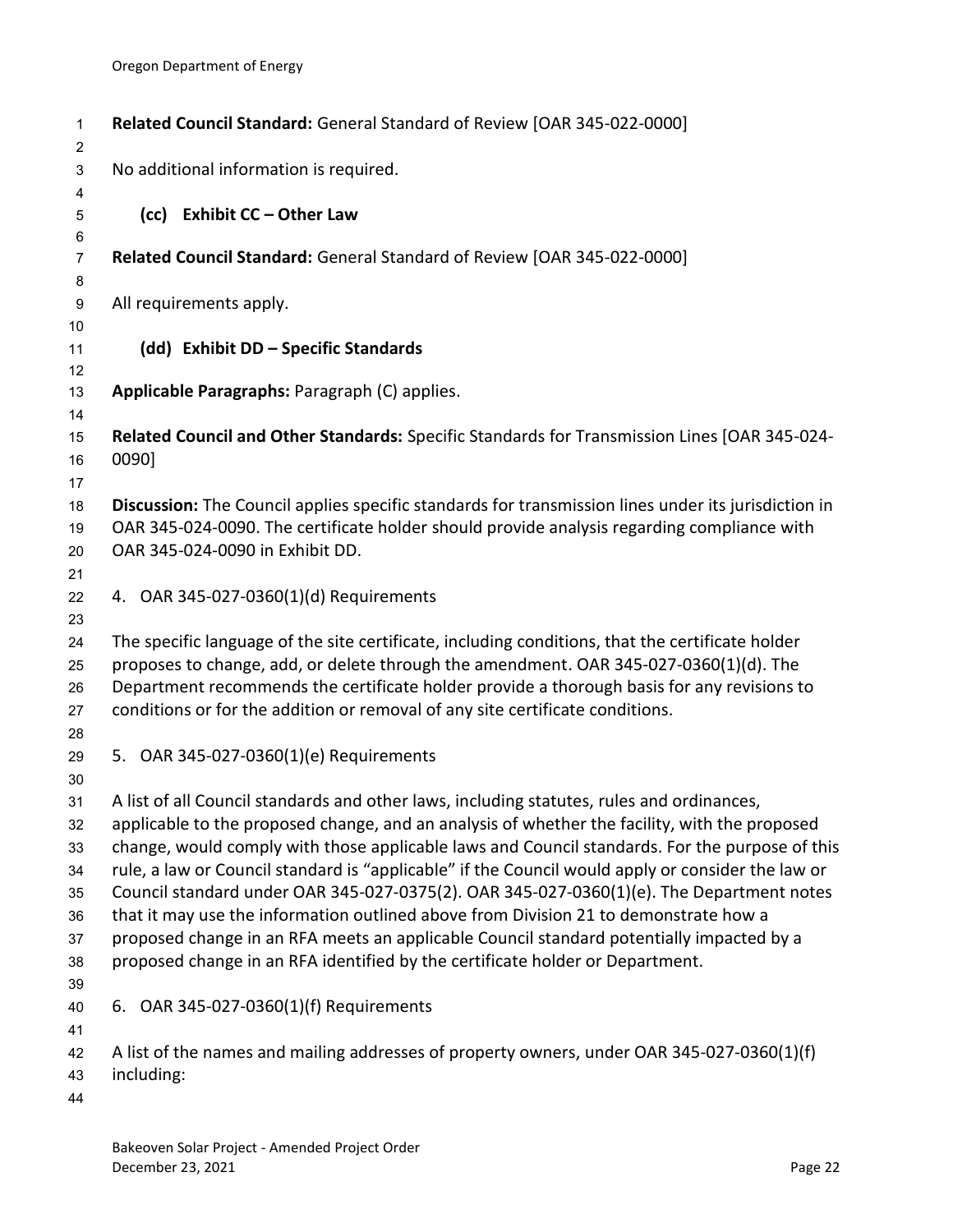<span id="page-25-1"></span><span id="page-25-0"></span>

| 1              | (A) The list must include all owners of record, as shown on the most recent property tax          |
|----------------|---------------------------------------------------------------------------------------------------|
| 2              | assessment roll, of property located:                                                             |
| 3              | (i) Within 100 feet of property which the subject of the request for amendment, where             |
| 4              | the subject property is wholly or in part within an urban growth boundary;                        |
| 5              | (ii) Within 250 feet of property which is the subject of the request for amendment,               |
| 6              | where the subject property is outside an urban growth boundary and not within a                   |
| $\overline{7}$ | farm or forest zone; or                                                                           |
| 8              | (iii) Within 500 feet of property which is the subject of the request for amendment,              |
| 9              | where the subject property is within a farm or forest zone.                                       |
| 10             |                                                                                                   |
| 11             | The facility is located entirely within Exclusive Farm Use zoned land, therefore, OAR 345-027-    |
| 12             | 0360(1)(f)(A)(iii) applies and requires notice to property owners within 500 feet of the property |
| 13             | boundary for which the site boundary is located. The Council requires notice to all owners of     |
| 14             | record, as shown on the most recent property tax assessment roll within the specified distance    |
| 15             | from the site boundary. In order to ensure notifications are provided using the an up-to-date     |
| 16             | property owner list, Exhibit F in the RFA should indicate that, pursuant to direction by the      |
| 17             | Department, the property owner list will be generated upon submission of the pRFA and, if         |
| 18             | older than 60-days, again prior to the Department's issuance of the draft proposed order on an    |
| 19             | amendment and, if necessary, prior to the issuance of the proposed order, in coordination with    |
| 20             | Department staff.                                                                                 |
| 21             |                                                                                                   |
| 22             | The property owner notification list may be accompanied by maps that include the site             |
| 23             | boundary, the area surrounding the site boundary consistent with the OAR 345-021-                 |
| 24             | $0010(1)(f)(C)$ site distance requirement, and the properties/tax lots that are within the        |
| 25             | applicable distances. Maps should correspond to the property owner list, be legible and clearly   |
| 26             | identify tax lot ID numbers as well as adjacent road names, as applicable.                        |
| 27             |                                                                                                   |
| 28             | 7. Analysis Areas per OAR 345-001-0010(59)                                                        |
| 29             |                                                                                                   |
| 30             | For any Council standard that requires evaluation of impacts within an analysis area, the         |
| 31             | analysis area is the larger of either the study areas, as defined in OAR 345-001-0010(59), or the |
| 32             | analysis areas described in this Amended Project Order for the amended site certificate, unless   |
| 33             | otherwise approved in writing by the Department following a pre-amendment conference. The         |
| 34             | Department reiterates that under OAR 345-015-0160(3), the Department or Council may               |
| 35             | amend a project order at any time, and may do so to modify an analysis area to evaluate           |
| 36             | impacts proposed in an amendment.                                                                 |
| 37             |                                                                                                   |
| 38             | 8. Record of EFSC Site Certificate Proceedings                                                    |
| 39             |                                                                                                   |
| 40             | The certificate holder may incorporate, by specific reference, evidence previously submitted to   |
| 41             | the Department in the ASC or previous RFA, or evidence that is otherwise included in the          |
| 42             | Department's record on the facility. If the certificate holder relies upon information on the     |
| 43             | record for the facility, the Department strongly recommends the certificate holder evaluate the   |
| 44             | sufficiency and applicability of information on the record of the ASC for the facility that may   |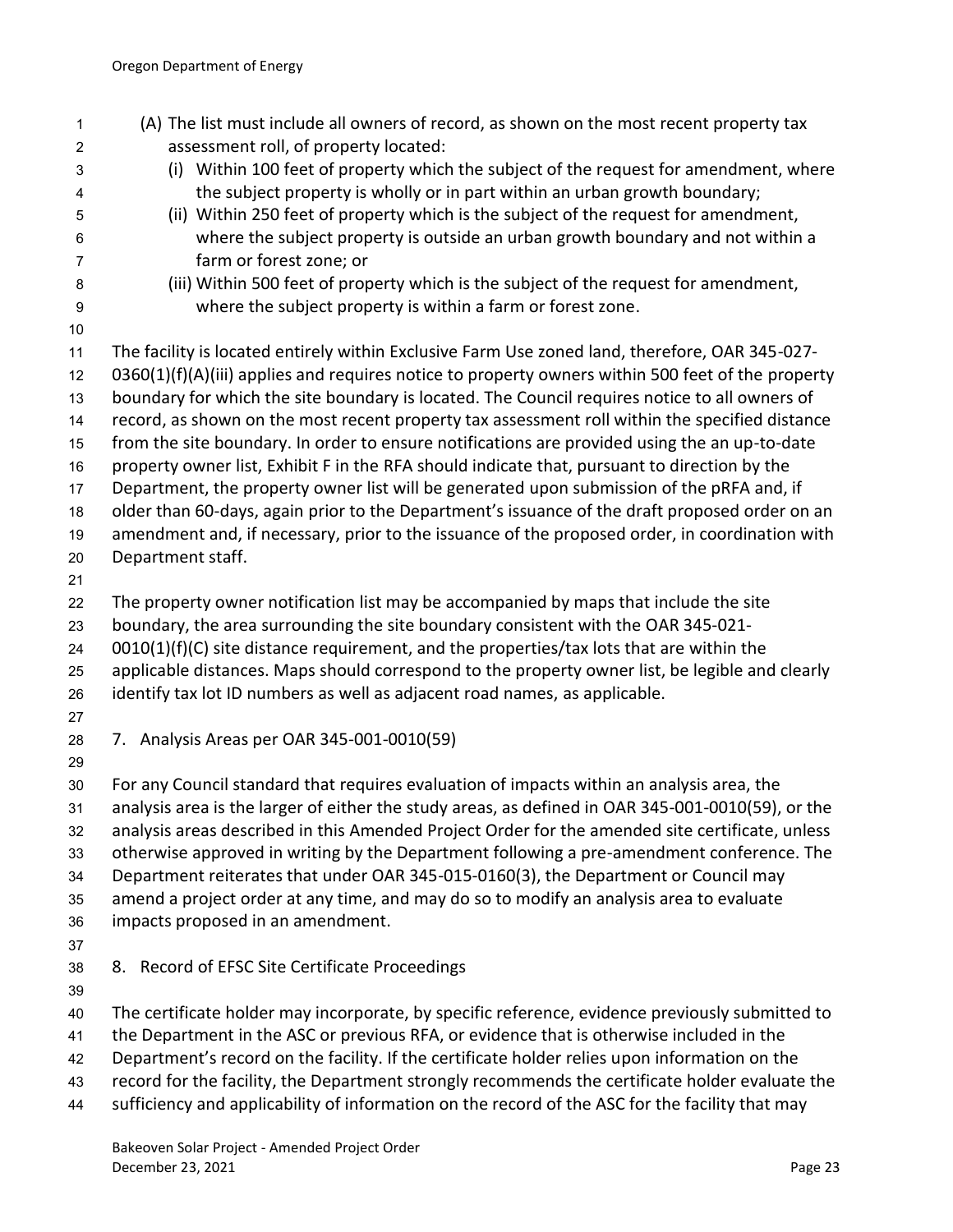1 apply to an RFA. Depending on the scope of the changes proposed in an RFA, an updated

2 evaluation may need to be conducted for resources protected un applicable Council standards

3 and the certificate holder should review and provide information outlined in Section III.3 of this

4 Amended Project Order, as applicable to changes in an RFA.

5

## <span id="page-26-0"></span>6 **IV. ANALYSIS AREAS FOR THE FACILITY**

7

8 The analysis areas are the areas that the certificate holder must study for potential impacts

9 from the construction, operation, and retirement of the facility, with proposed changes. Some

10 of the analysis areas described in this Amended Project Order do not limit the certificate

11 holder's responsibility to assess the potential impacts of the facility, with proposed changes.

12 They are the areas in which significant adverse impacts from the facility are likely to occur. If

13 significant impacts associated with the applicable Council standards<sup>5</sup> could occur beyond the

14 analysis areas described here, then the certificate holder must assess those impacts in the RFA

15 and show how the facility, with proposed changes, would comply with the applicable standard

16 with regard to the larger area where impacts could occur.

17

18 For all potential impacts, the analysis area includes all the area within the site boundary, as

19 defined in OAR 345-001-0010(55) as well as any additional distances beyond the site boundary

20 described in Table 2, *Analysis Areas* below. The RFA must specifically describe the site boundary

21 and provide a map showing the site boundary, including all related or supporting facilities. The

22 minimum required analysis areas are presented in Table 2, *Analysis Areas*.

### **Table 2: Analysis Areas**

<span id="page-26-1"></span>

| <b>Affected Standard or</b><br><b>Resource</b> | <b>Exhibit</b> | Analysis Area <sup>6</sup>                                     |
|------------------------------------------------|----------------|----------------------------------------------------------------|
| <b>Structural Standard</b>                     | Exh. H         | The area within the site boundary, notwithstanding the         |
|                                                |                | distances related to an assessment of seismic hazards required |
|                                                |                | by OAR 345-021-0010(1)(h).                                     |
| Soil Protection                                | Exh. I         | The area within the site boundary                              |
| Wetlands                                       | Exh. J         | The area within the site boundary.                             |
| Land Use                                       | Exh. K         | The area within the site boundary and 0.5 miles from the site  |
|                                                |                | boundary.                                                      |
| <b>Protected Areas</b>                         | Exh. L         | The area within the site boundary and 10 miles from the site   |
|                                                |                | boundary.                                                      |

<sup>5</sup> OAR 345-022-0080 - Scenic Resources, OAR 345-022-0100 – Recreation, and OAR 345-022-0110 - Public Services directly reference the analysis area as described in the project order.

 $6$  The certificate holder should note that analysis areas defined in this Amended Project Order are to be used for the assessment of impacts to the associated resource. The certificate holder is not required to perform comprehensive field surveys of the entire analysis area if another method of impact assessment is suitable. However, the Department reserves the right to require field surveys if it is determined that a different method of analysis is insufficient to provide the level of information necessary to find the RFA complete. It is recommended that the Department be consulted if the certificate holder wishes to propose alternative methods of analysis than field surveys.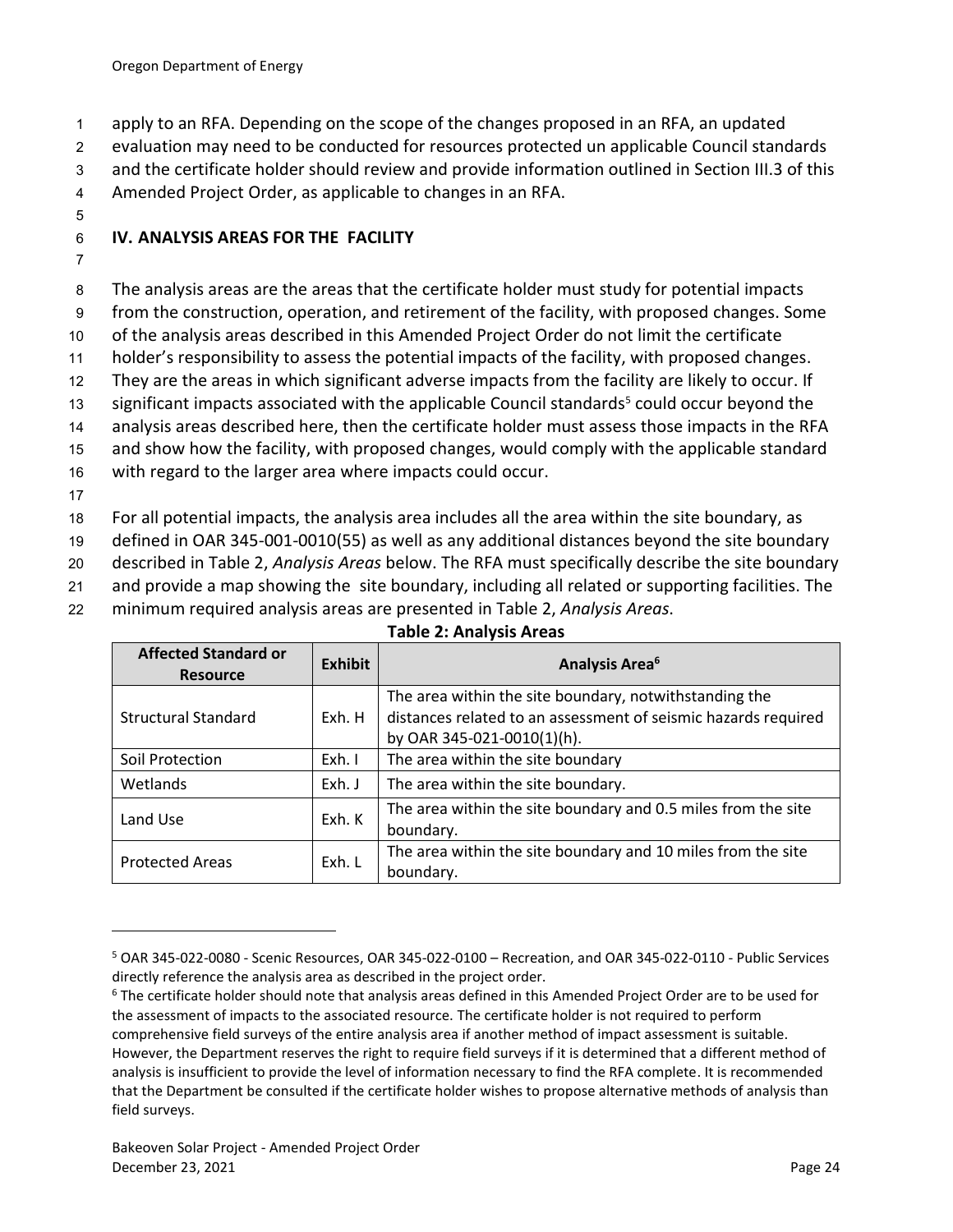| <b>Affected Standard or</b><br><b>Resource</b>            | <b>Exhibit</b> | <b>Analysis Area<sup>6</sup></b>                                                  |
|-----------------------------------------------------------|----------------|-----------------------------------------------------------------------------------|
| Fish and Wildlife Habitat                                 | Exh. P         | The area within the site boundary and 0.5 miles from the site<br>boundary.        |
| Threatened and<br><b>Endangered Species</b>               | Exh. Q         | The area within the site boundary and 5 miles from the site<br>boundary.          |
| Scenic Resources                                          | Exh. R         | The area within the site boundary and 10 miles from the site<br>boundary.         |
| Historic, Cultural and<br><b>Archaeological Resources</b> | Exh. S         | The area within the site boundary.                                                |
| Recreation                                                | Exh. T         | The area within the site boundary and 10 miles from the site<br>boundary.         |
| <b>Public Services</b>                                    | Exh. U         | The area within the site boundary and 20 miles from the site<br>boundary.         |
| Noise Control Regulation                                  | Exh. X         | The area within the site boundary and extending 1-mile from<br>the site boundary. |

#### **Table 2: Analysis Areas**

1

#### 2

## <span id="page-27-0"></span>3 **V. PROJECT ORDER AMENDMENT AND RFA COMPLETENESS**

4

 The Council or the Department may amend this Amended Project Order at any time [OAR 345- 015-0160(3)]. Amendment may include changes to the analysis areas. To issue an amended site certificate, the Council must determine that the facility, with proposed changes, complies with Oregon statutes and administrative rules identified in the project order, as amended, as applicable to the issuance of an amended site certificate for the facility (ORS 469.503(3)). 10 Under OAR 345-027-0363(1), until the Department determines a request for amendment to the site certificate is complete, it is a preliminary request for amendment (pRFA). Under OAR 345- 027-0363(2), unless the certificate holder agrees to additional time, within 60 days after receipt of a pRFA under type A review, and within 21 days after receipt of a pRFA under type B review, the Department must notify the certificate holder whether the request for amendment is complete. If the pRFA is not complete the Department will notify the certificate holder that it is incomplete, and indicate additional information needed to complete the RFA to the extent that is known to the Department at the time of the notification, including identification of applicable laws and Council standards not addressed in the preliminary request for amendment. The Department may specify a date by which the certificate holder must submit additional

- 21 information needed to complete the RFA. Pursuant to OAR 345-027-0363(5), a RFA is complete
- 22 when the Department finds that the certificate holder has submitted information adequate for
- 23 the Council to make findings or impose conditions on all applicable laws and Council standards.
- 24 The Department must notify the certificate holder when the Department finds that the request
- 25 for amendment is complete. If the Department does not notify the certificate holder as 26 described in OAR 345-027-0363(2), the RFA under type A review is deemed complete 60 days
- 27 after receipt of a pRFA, and the RFA under type B review is deemed complete 21 days after
- 28 receipt of a pRFA.